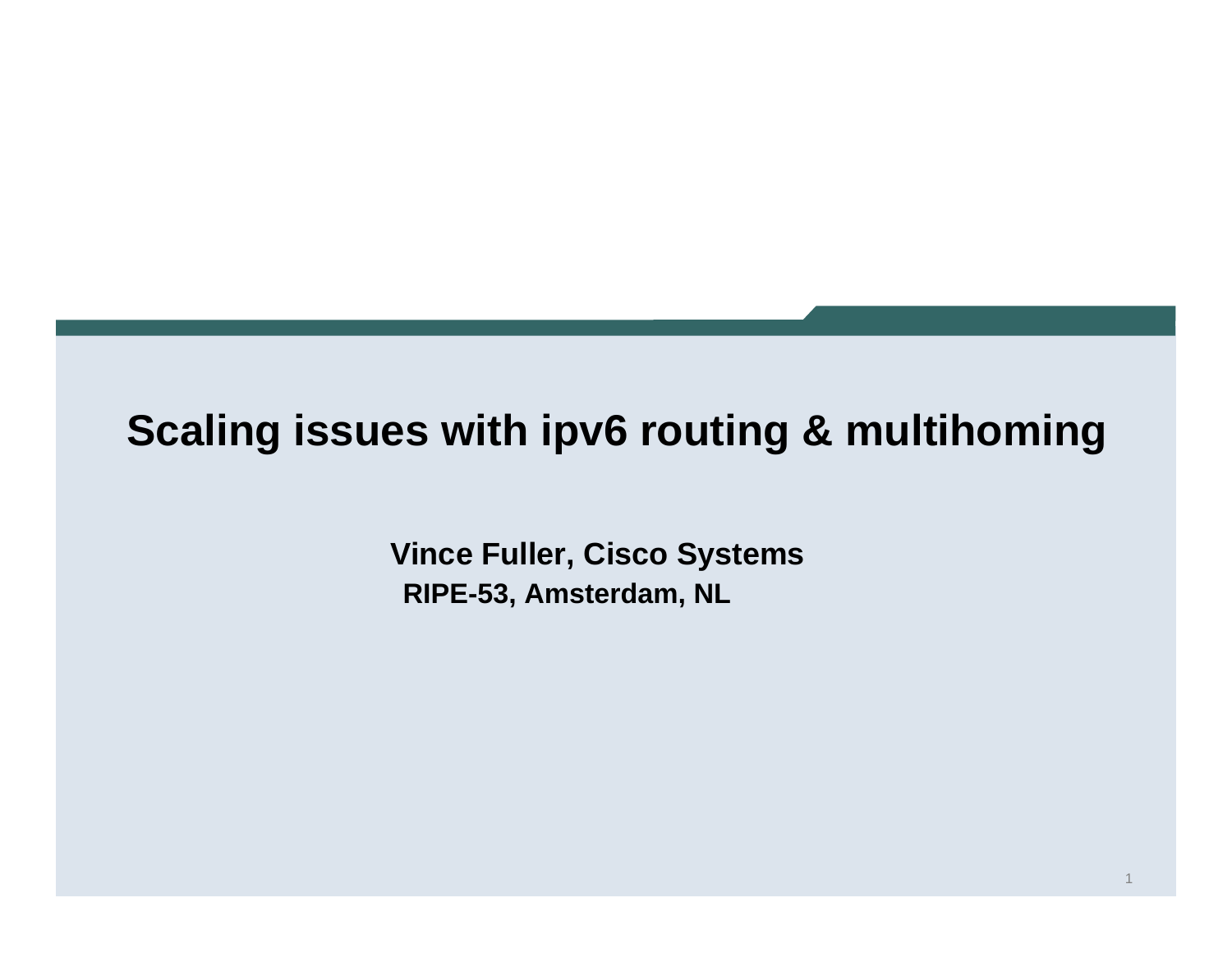### **Session Objectives**

- **A brief look at how we got where we are today**
- •**Define "locator", "endpoint-id", and their functions**
- **Explain why these concepts matter and why this separation is a good thing**
- **Understand that IPv4 and ipv6 co-mingle these functions and why that is problematic**
- **Examine current ipv6 multi-homing direction and project how that will scale into the future**
- **Determine if this community is interested in looking at a solution to the scaling problem**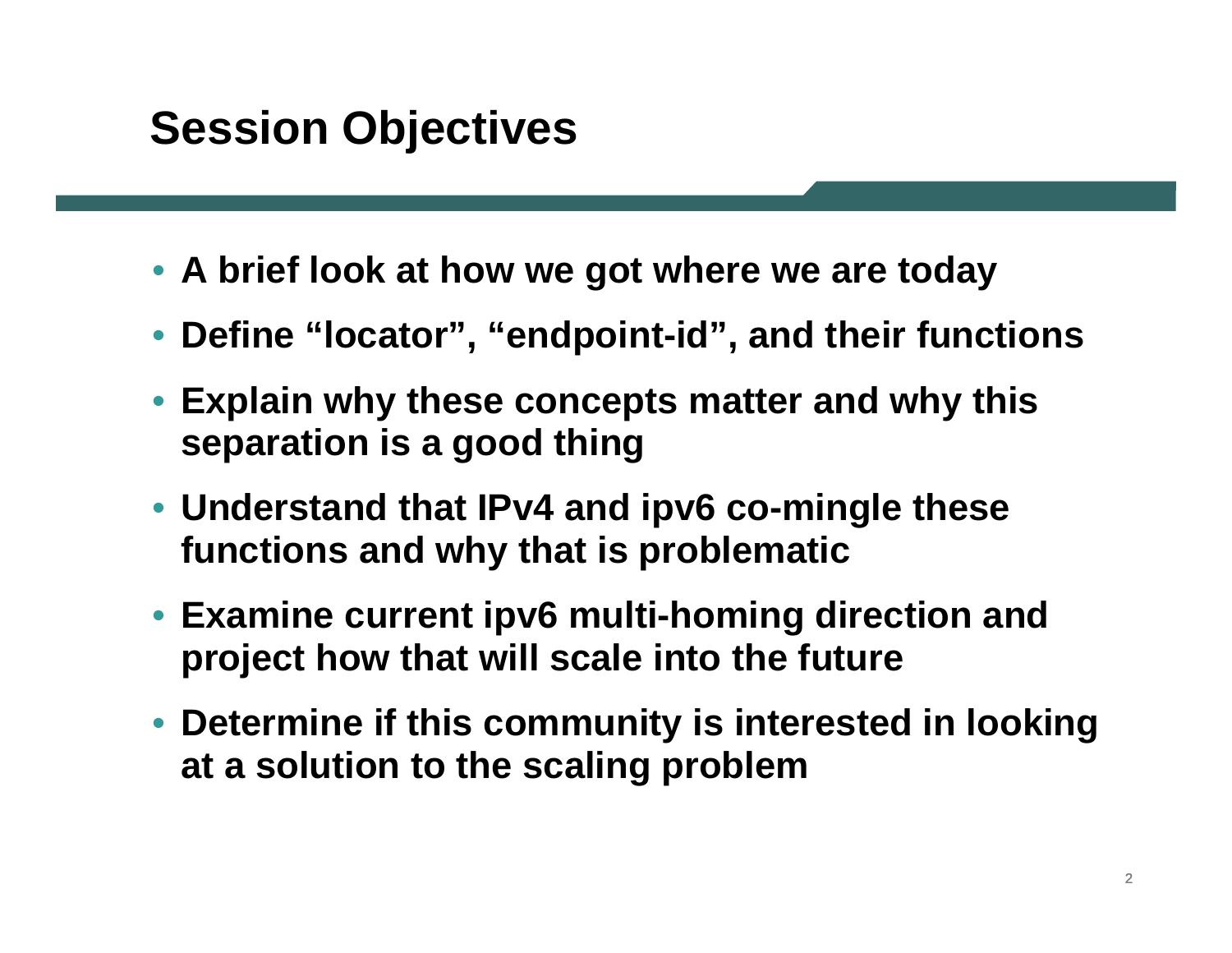**This is not original work, so credit must be given to:**

- **Noel Chiappa for his extensive writings over the years on ID/Locator split**
- **Mike O'Dell for developing GSE/8+8**
- **Geoff Huston for his ongoing global routing system analysis work (CIDR report, BGP report, etc.)**
- **Jason Schiller for the growth projection section (and for tag-teaming to present this at NANOG)**
- **Marshall Eubanks for sanity-checking the growth projections against economic reality**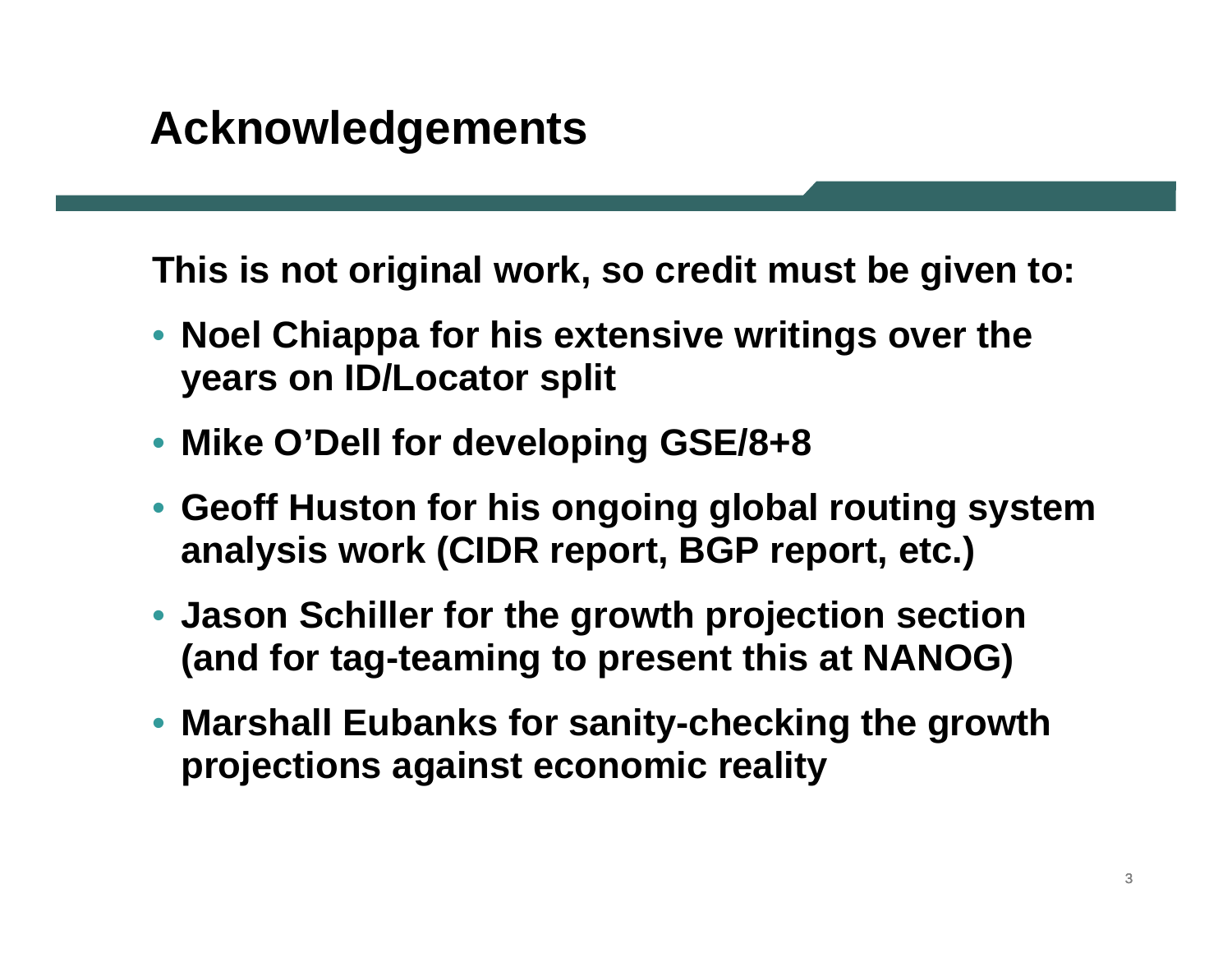# **A brief history of Internet time**

- **Recognition of exponential growth – late 1980s**
- **CLNS as IP replacement – December, 1990 IETF**
- **ROAD group and the "three trucks" – 1991-1992**
	- $\bullet$ **Running out of "class-B" network numbers**
	- •**Explosive growth of the "default-free" routing table**
	- $\bullet$ **Eventual exhaustion of 32-bit address space**
	- •**Two efforts – short-term vs. long-term**
	- • **More at "The Long and Winding ROAD" http://rms46.vlsm.org/1/42.html**
- **Supernetting and CIDR – 1992-1993**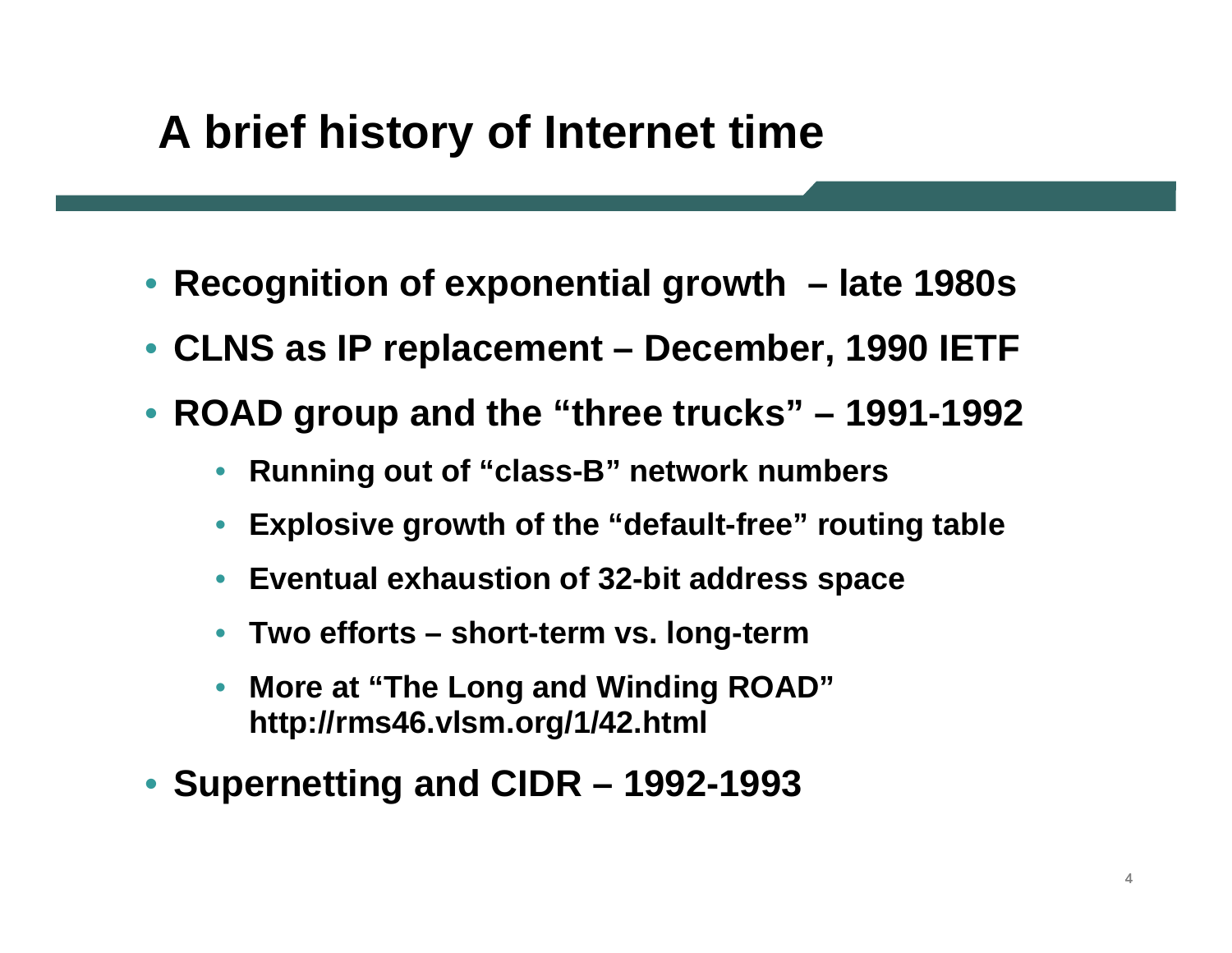# **A brief history of Internet time (cont'd)**

- **IETF "ipng" solicitation – RFC1550, Dec 1993**
- **Direction and technical criteria for ipng choice – RFC1719 and RFC1726, Dec 1994**
- **Proliferation of proposals:**
	- •**TUBA – RFC1347, June 1992**
	- **PIP – RFC1621, RFC1622, May 1994**
	- •**CATNIP – RFC1707, October 1994**
	- **SIP – RFC1710, October 1994**
	- •**NIMROD – RFC1753, December 1994**
	- **ENCAPS – RFC1955, June 1996**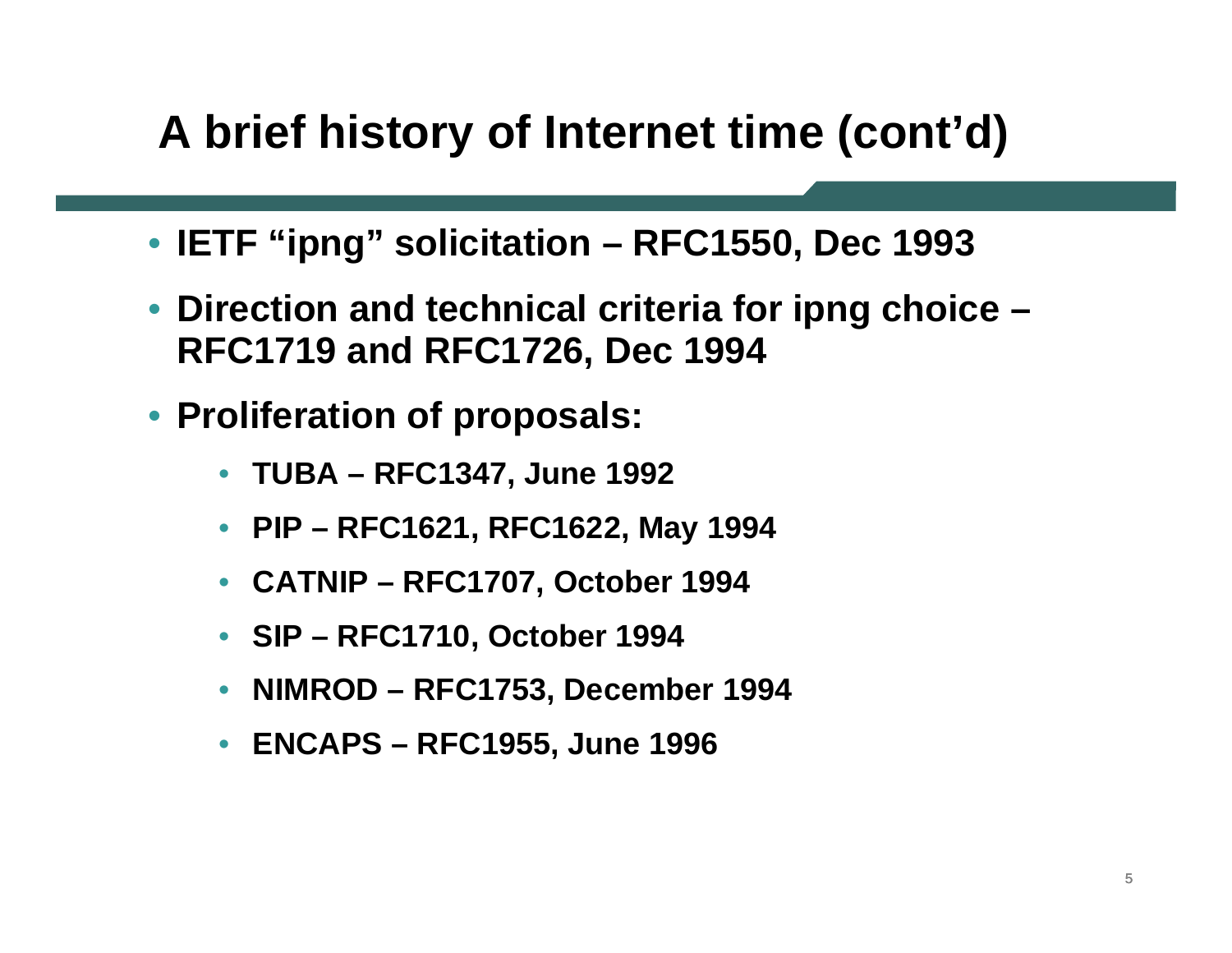# **A brief history of Internet time (cont'd)**

- **Choice came down to politics, not technical merit**
	- •**Hard issues deferred in favor of packet header design**
- **Things lost in shuffle…err compromise included:**
	- **Variable-length addresses**
	- •**De-coupling of transport and network-layer addresses**
	- •**Clear separation of endpoint-id/locator (more later)**
	- •**Routing aggregation/abstraction**
- **In fairness, these were (and still are) hard problems… but without solving them, long-term scalability is problematic**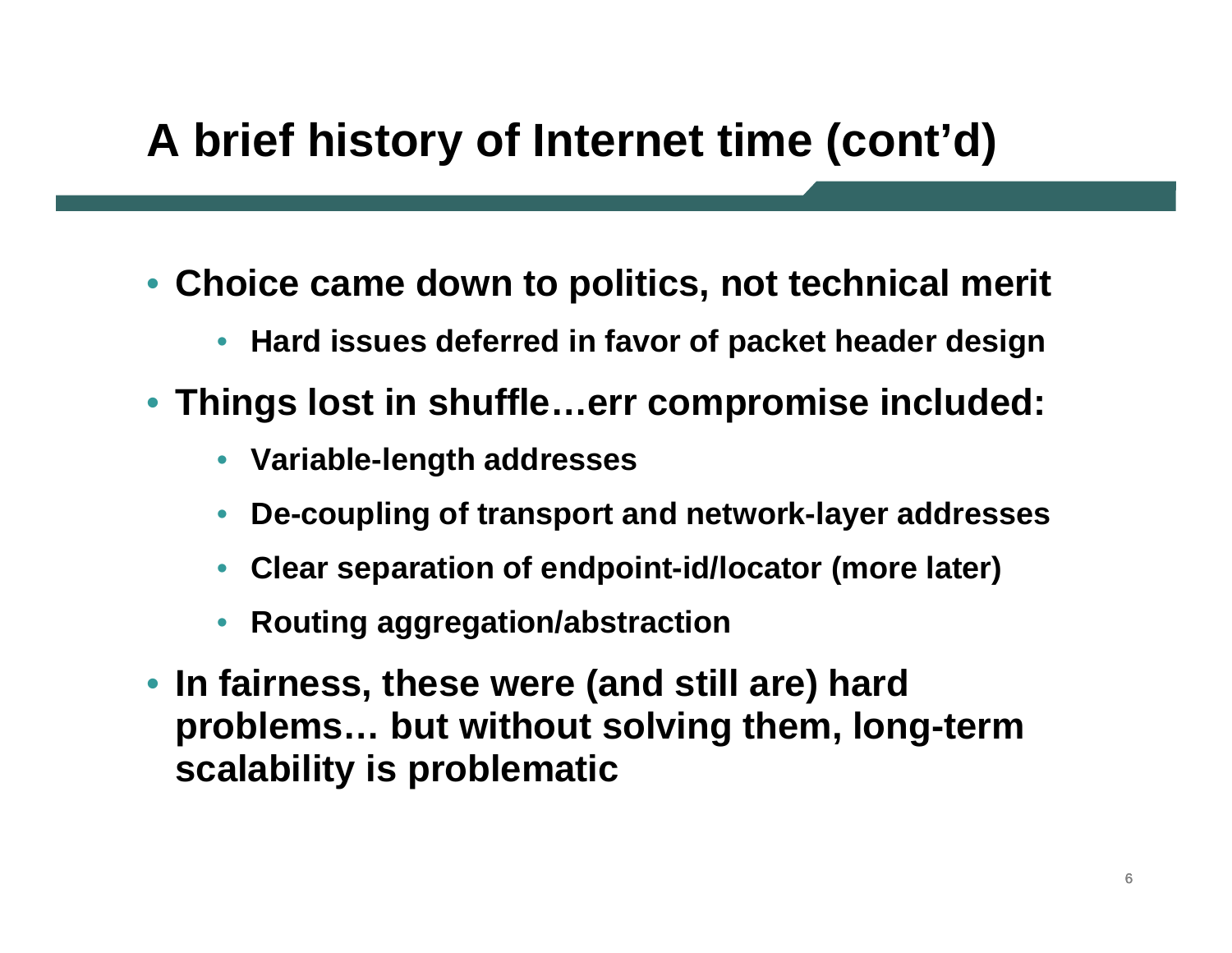### **Identity - "what's in a name"?**

- **Think of an "endpoint-id" as the "name" of a device or protocol stack instance that is communicating over a network**
- **In the real world, this is something like "Dave Meyer" - "who" you are**
- **A "domain name" can be used as a human-readable way of referring to an endpoint-id**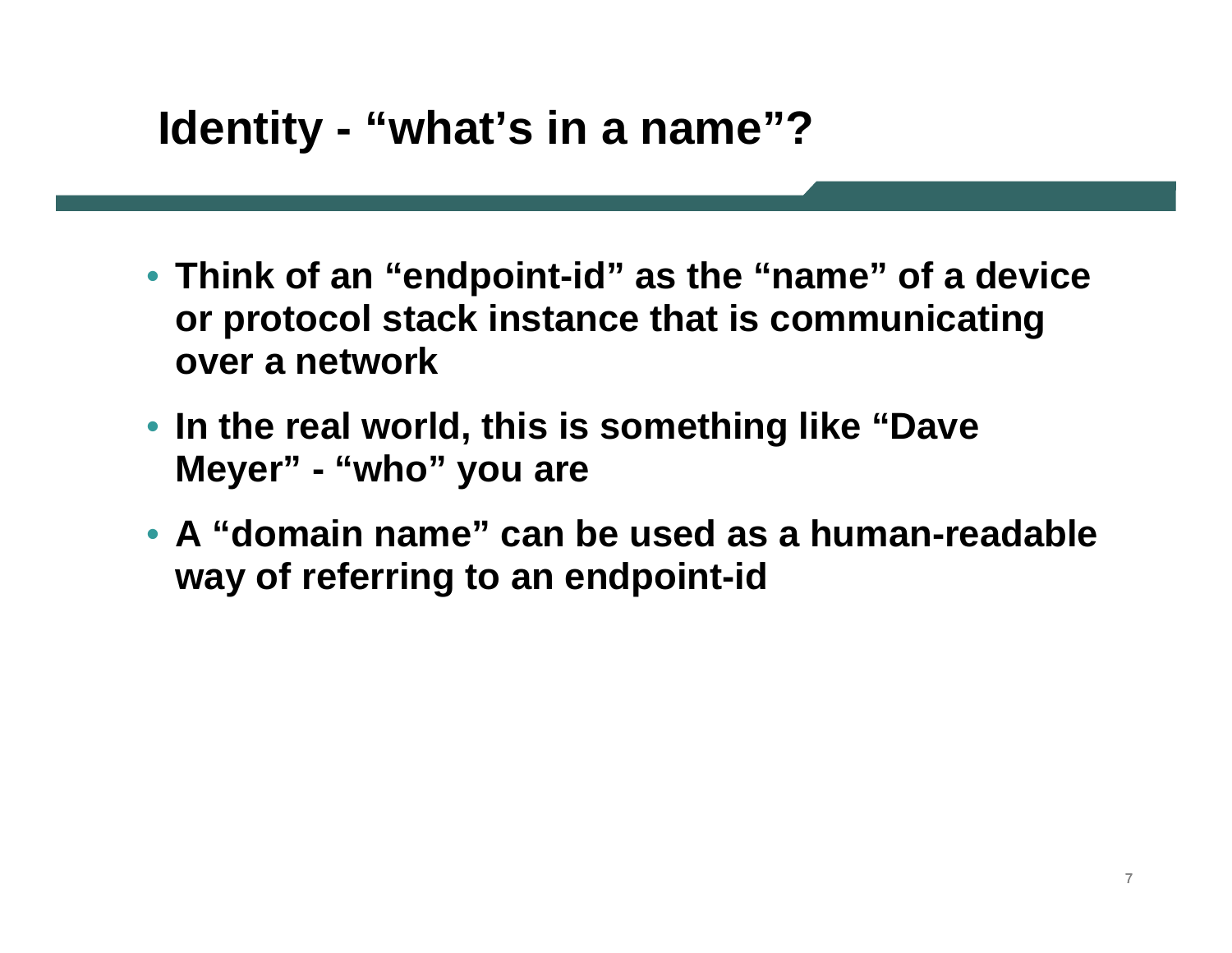## **Desirable properties of endpoint-IDs**

- **Persistence: long-term binding to the thing that they name**
	- •**These do not change during long-lived network sessions**
- **Ease of administrative assignment**
	- **Assigned to and by organizations**
	- •**Hierarchy is along these lines (like DNS)**
- **Portability**
	- • **IDs remain the same when an organization changes provider or otherwise moves to a different point in the network topology**
- **Globally unique**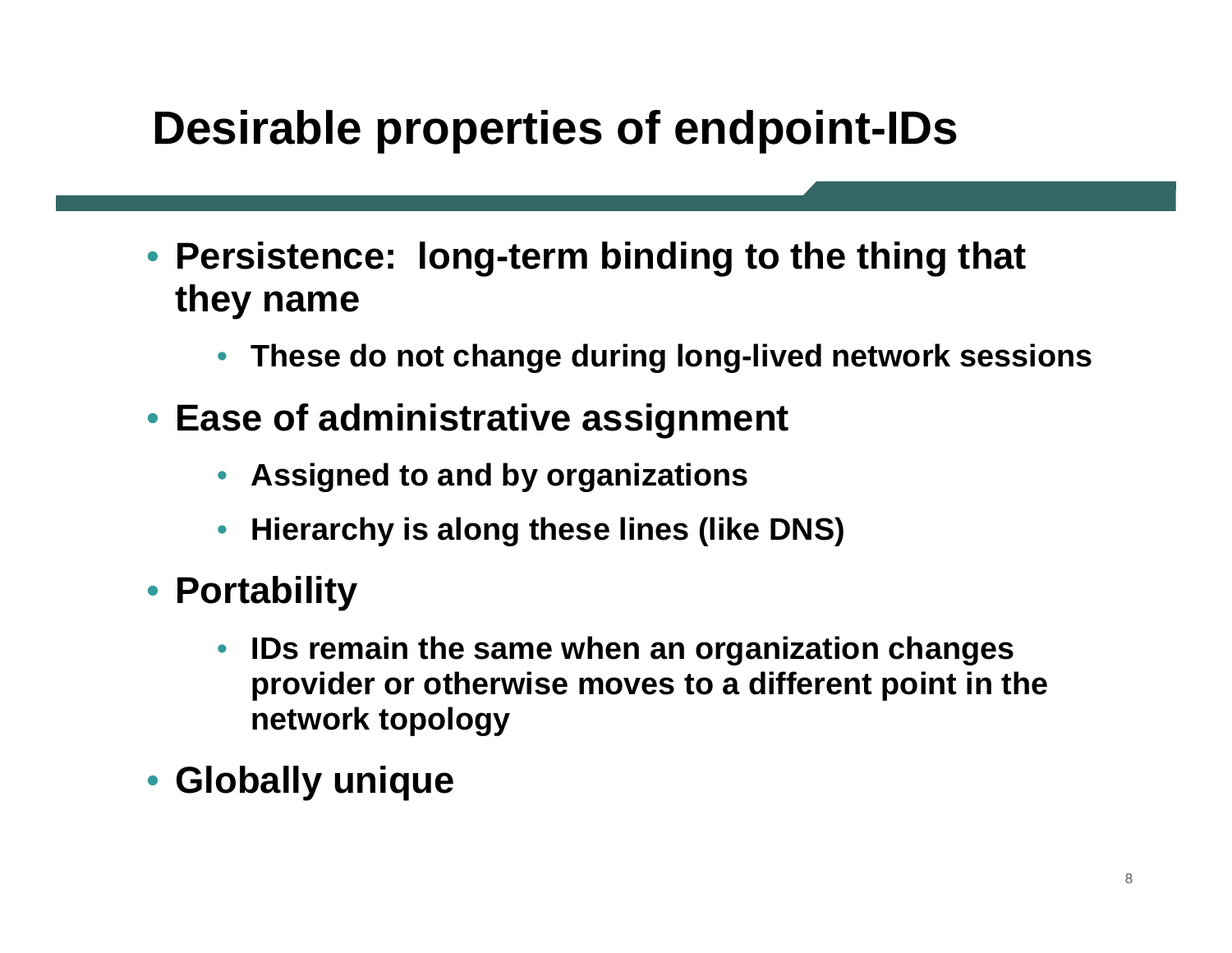### **Locators – "where" you are in the network**

- **Think of the source and destination "addresses" used in routing and forwarding**
- **Real-world analogy is street address (i.e. 3700 Cisco Way, San Jose, CA, US) or phone number (408-526-7128)**
- **Typically there is some hierarchical structure (analogous to number, street, city, state, country or NPA/NXX)**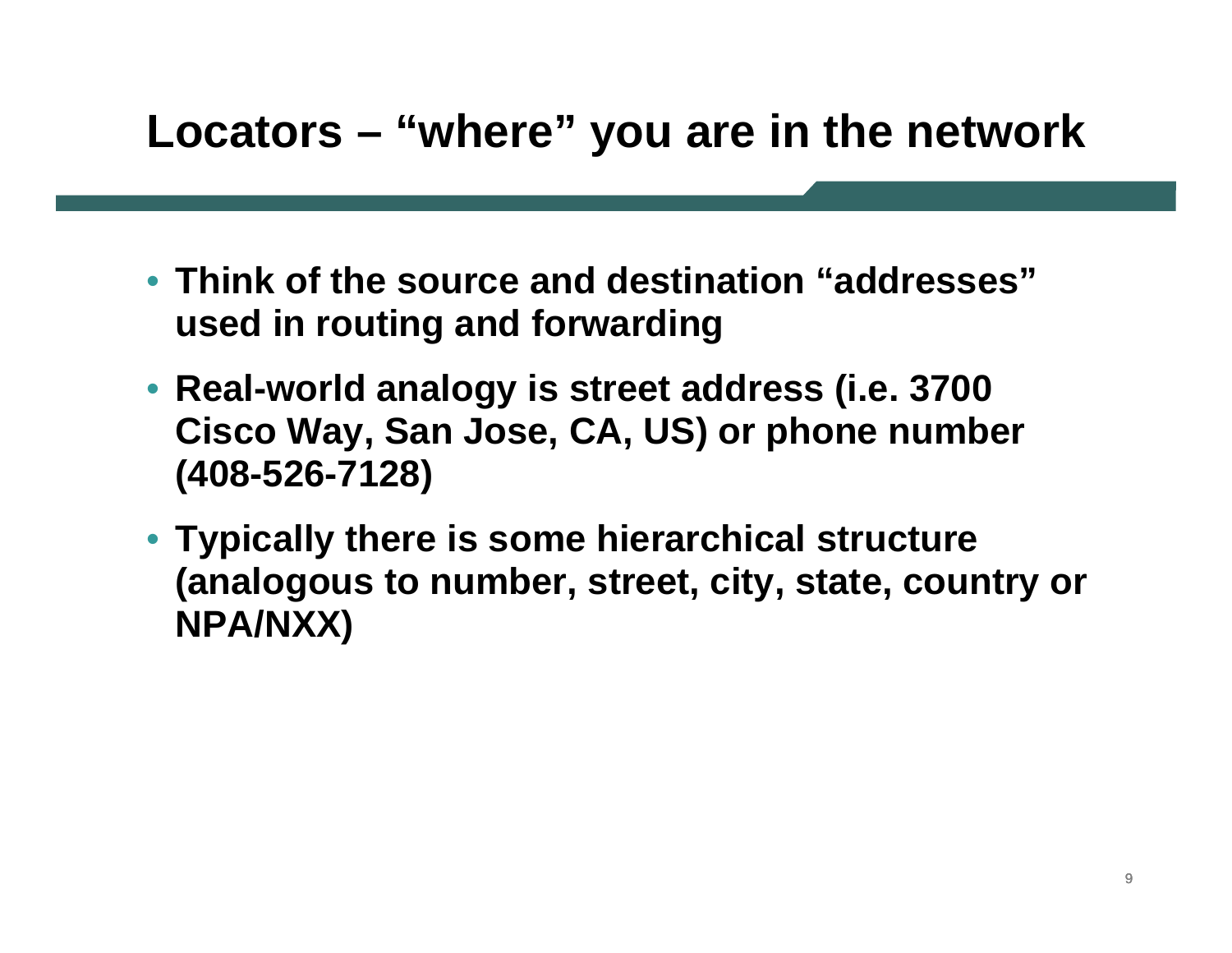### **Desirable properties of locators**

- **Hierarchical assignment according to network topology ("isomorphic")**
- **Dynamic, transparent renumbering without disrupting network sessions**
- **Unique when fully-specified, but may be abstracted to reduce unwanted state**
	- **Variable-length addresses or less-specific prefixes can abstract/group together sets of related locators**
	- • **Real-world analogy: don't need to know exact street address in Australia to travel toward it from San Jose**
- **Possibly applied to traffic without end-system knowledge (effectively, like NAT but without breaking the sacred End-to-End principle)**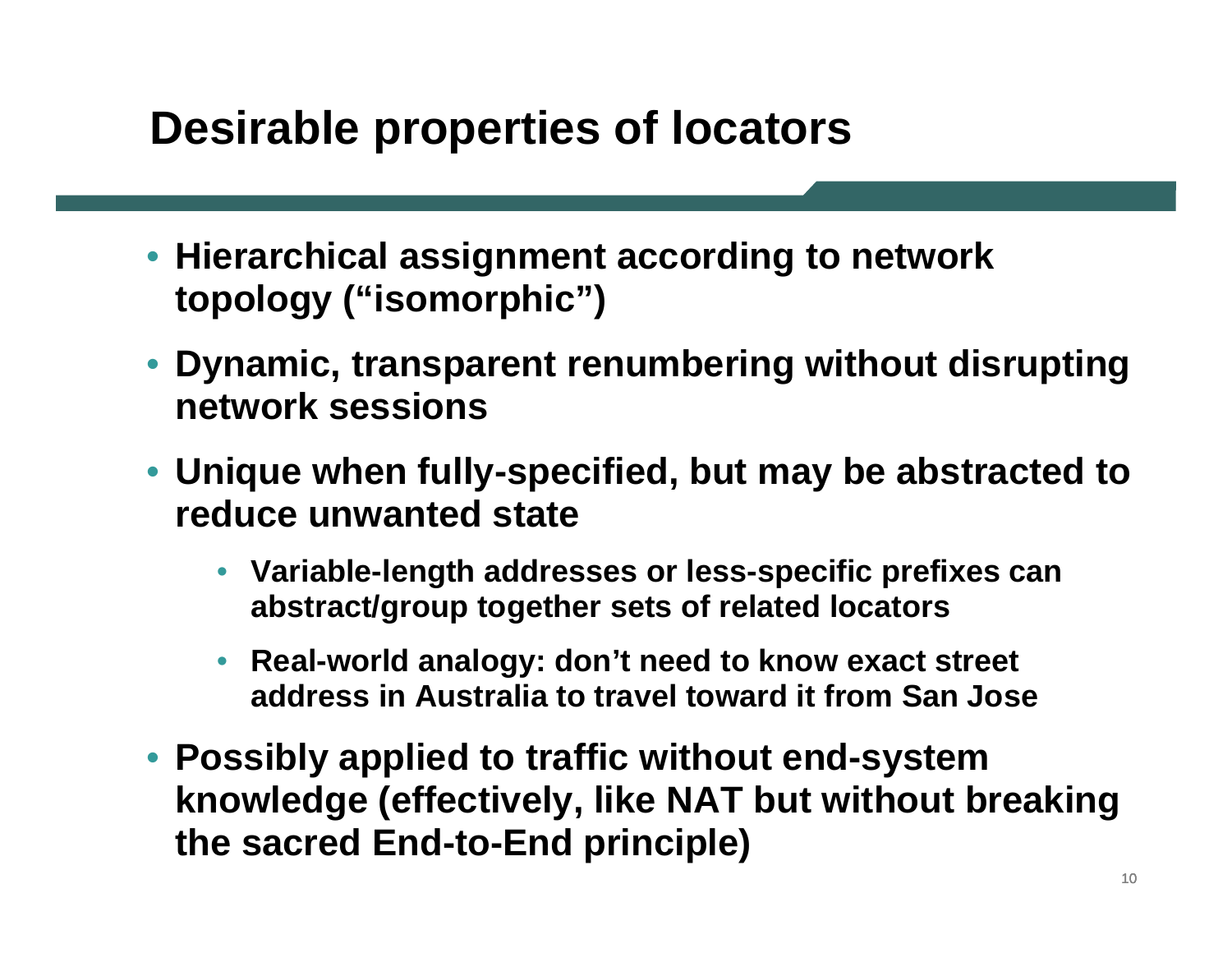# **Why should I care about this?**

- **In IPv4 and ipv6, there are only "addresses" which serve as both endpoint-ids and locators**
- **This means they don't have the desirable properties of either:**
	- **Assignment to organizations is painful because use as locator constrains it to be topological ("provider-based")**
	- **Exceptions to topology create additional, global routing state - multihoming is painful and expensive**
	- • **Renumbering is hard – DHCP isn't enough, changing address disrupts sessions, weak authentication used, source-based filtering, etc.**
- **Doesn't scale for large numbers of "providerindependent" or multi-homed sites**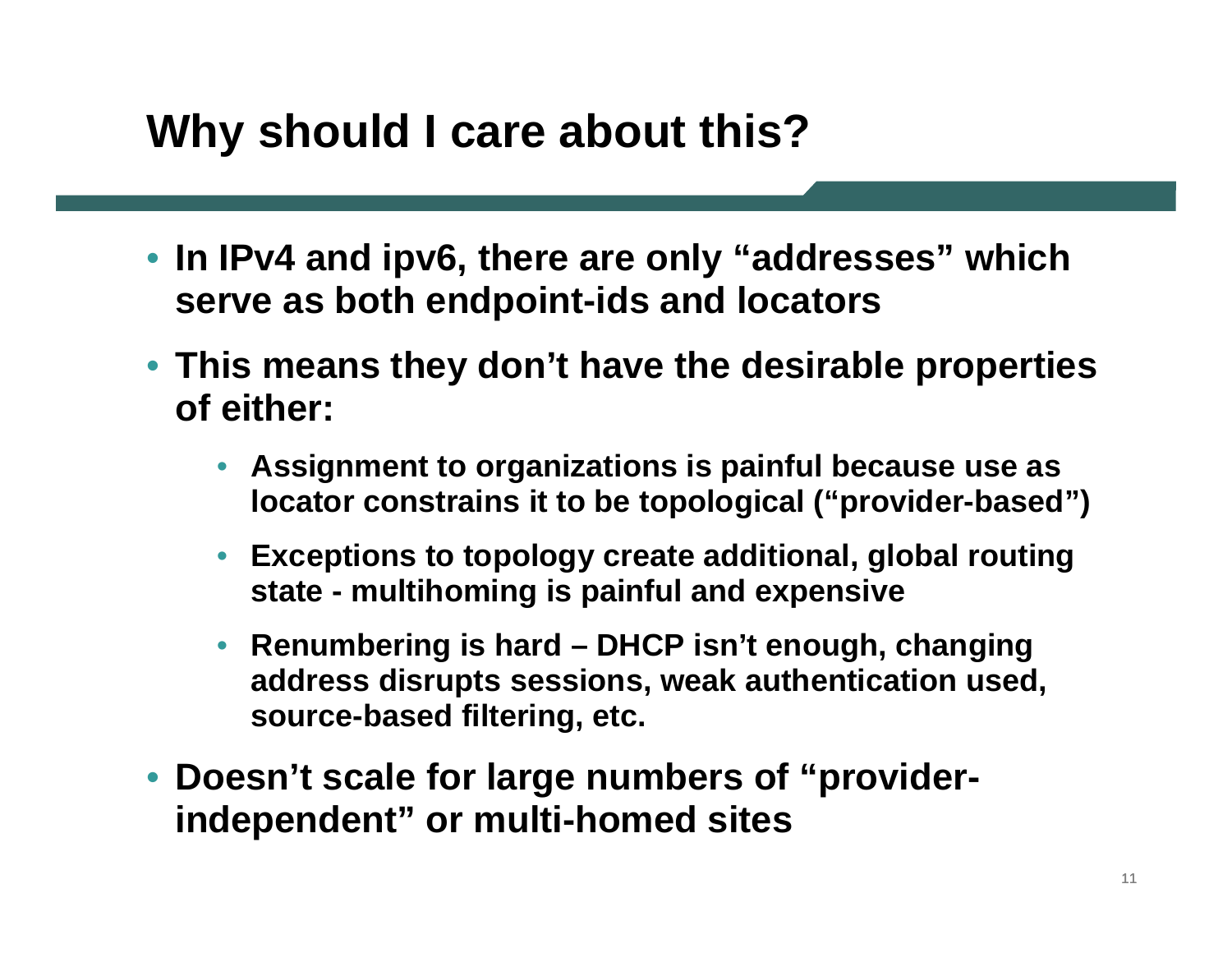# **Why should I care (continued)?**

- **The really scary thing is that the scaling problem won't become obvious until (and if) ipv6 becomes widely-deployed**
	- • **Larger ipv6 address space could result in orders of magnitude more prefixes (depending on allocation policy, provider behavior, etc.)**
	- $\bullet$  **NAT is effectively implementing id/locator split – what happens if the ipv6 proponents' dream of a "NAT-free" Internet is realized?**
	- **Scale of IP network is still relatively small**
	- • **Re-creating the "routing swamp" with ipv6 would be… ugly/bad/disastrous; it isn't clear what anyone could do to save the Internet if that happens**
- •**Sadly, this has been mostly ignored in the IETF for 10+ years**
- • **…and the concepts have been known for far longer… see "additional reading" section**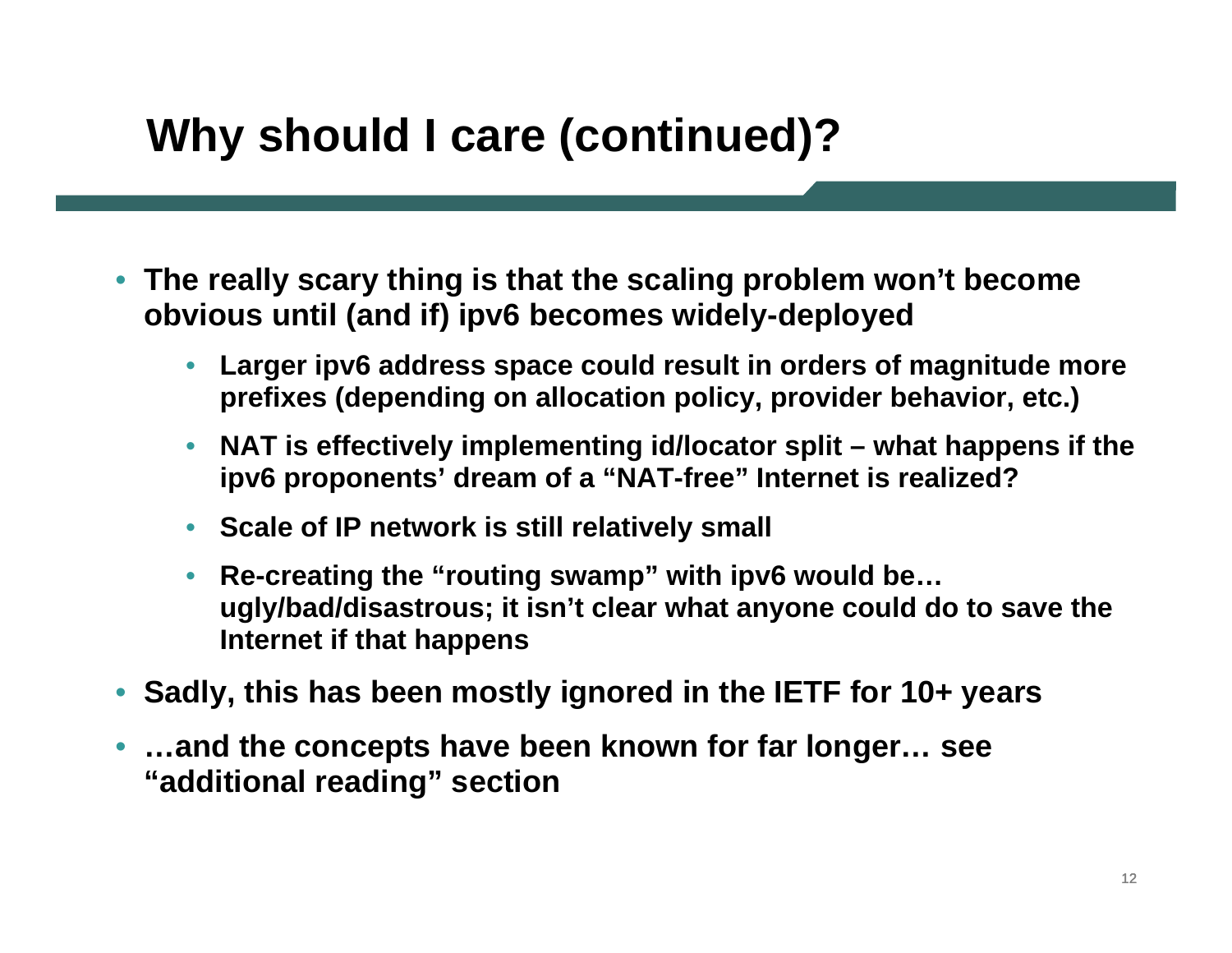#### **Can ipv6 be fixed? (and what is GSE, anyway?)**

- **Can we keep ipv6 packet formats but implement the identifier/locator split?**
- •**Mike O'Dell proposed this in 1997 with 8+8/GSE**

**<http://ietfreport.isoc.org/idref/draft-ietf-ipngwg-gseaddr>**

- **Basic idea: separate 16-byte address into 8-byte EID and 8-byte "routing goop" (locator)**
	- • **Change TCP/UDP to only care about EID (requires incompatible change to tcp6/udp6)**
	- **Allow routing system to modify RG as needed, including on packets "in flight", to keep locators isomorphic to network topology**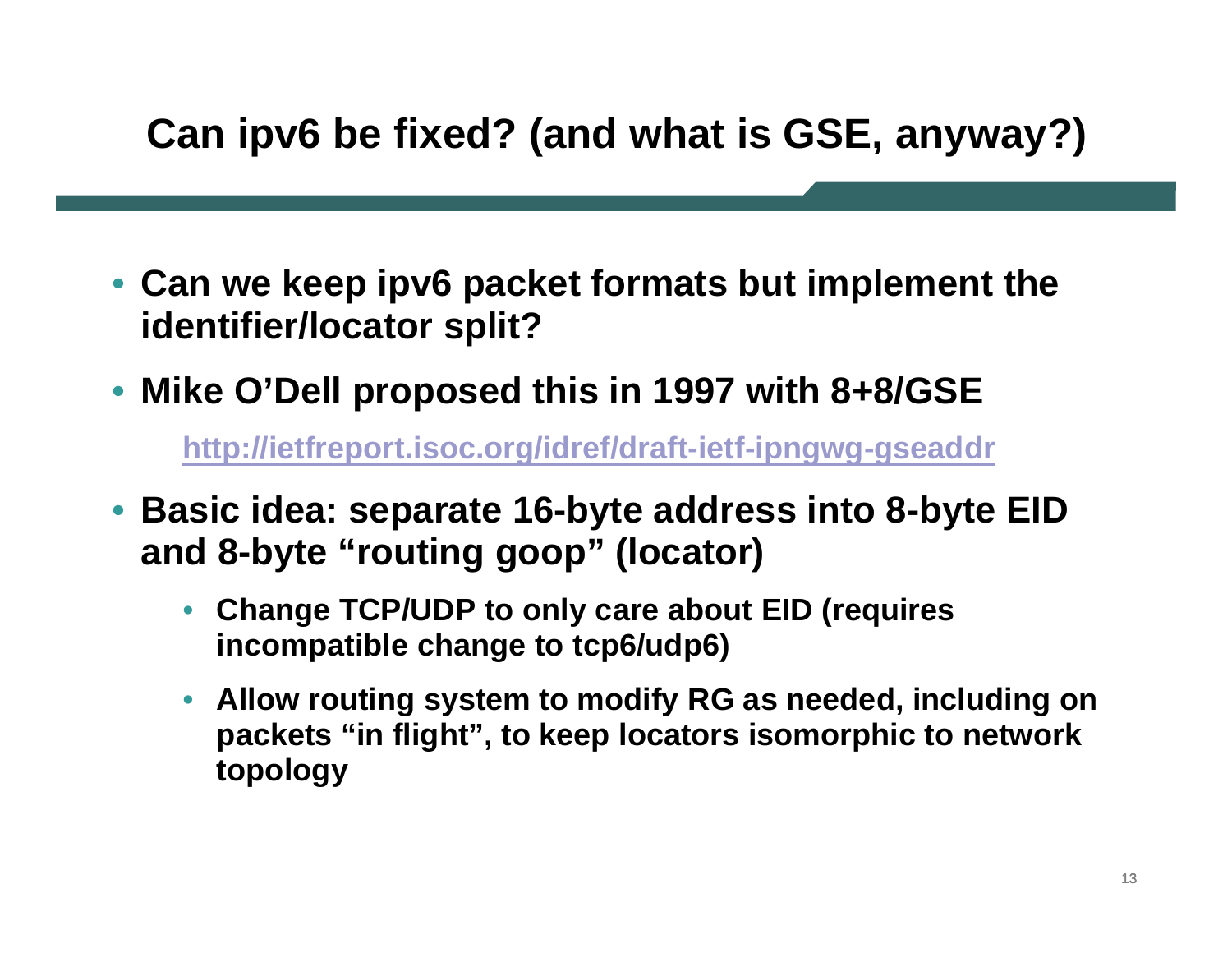#### **GSE benefits**

- **Achieves goal of EID/locator split while keeping most of ipv6 and (hopefully) without requiring a new database for EID-to-locator mapping**
- **Allows for scalable multi-homing by allowing separate RG for each path to an end-system; unlike shim6, does not require transport-layer complexity to deal with multiple addresses**
- **Renumbering can be fast and transparent to hosts (including for long-lived sessions) with no need to detect failure of usable addresses**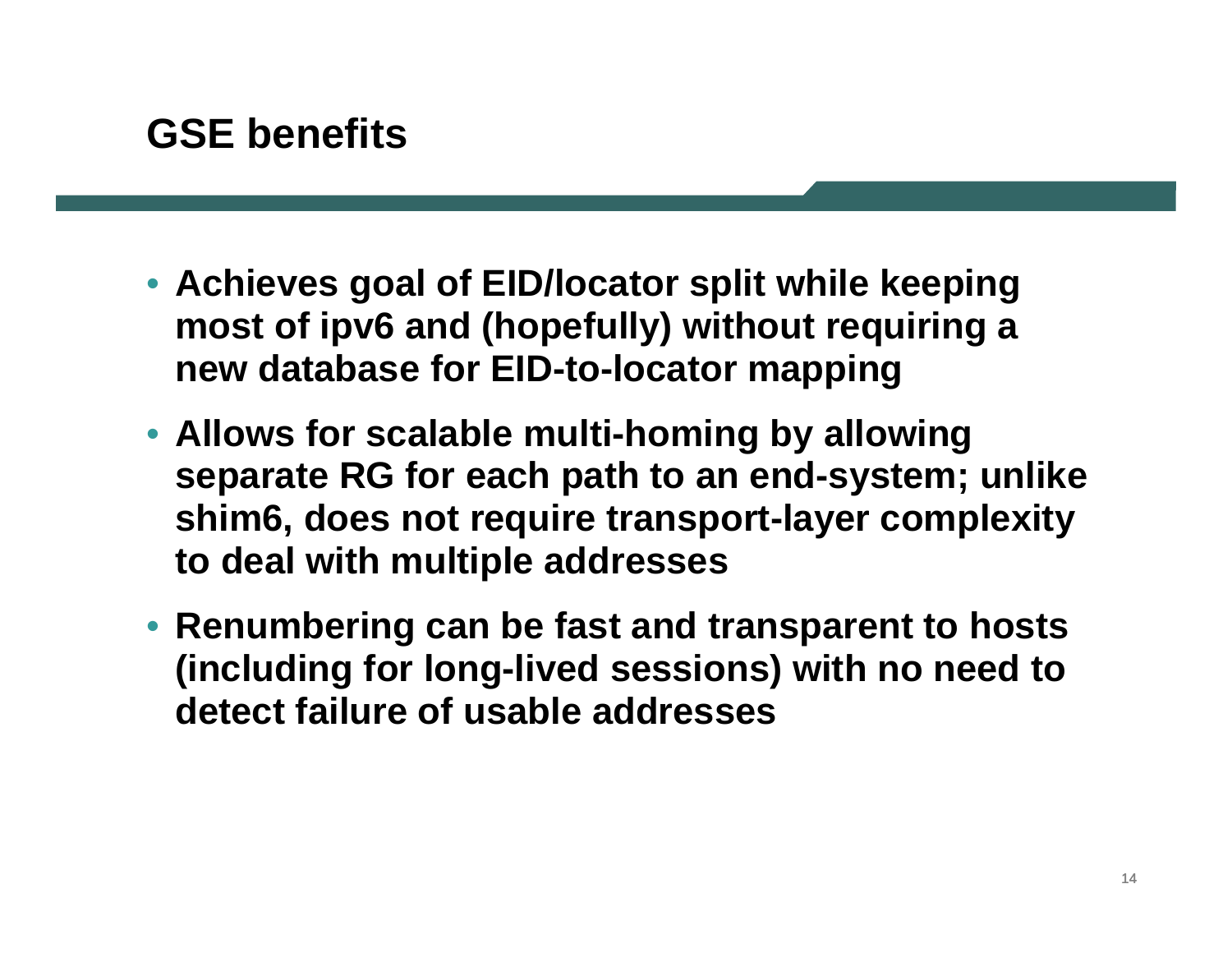#### **GSE issues**

- **Incompatible change needed to tcp6/udp6 (specifically, to only use 64 bits of address for TCP connections)**
	- •**in 1997, no installed base and plenty of time for transition**
	- •**may be more difficult today (but it will only get a lot worse…)**
- **Purists argue violation of end-to-end principle**
- **Perceived security weakness of trusting "naked" EID (Steve Bellovin says this is a non-issue)**
- **Mapping of EID to EID+RG may add complexity to DNS, depending on how it is implemented**
- **Scalable TE not in original design; will differ from IPv4 TE, may involve "NAT-like" RG re-write**
- **Currently not being pursued (expired draft)**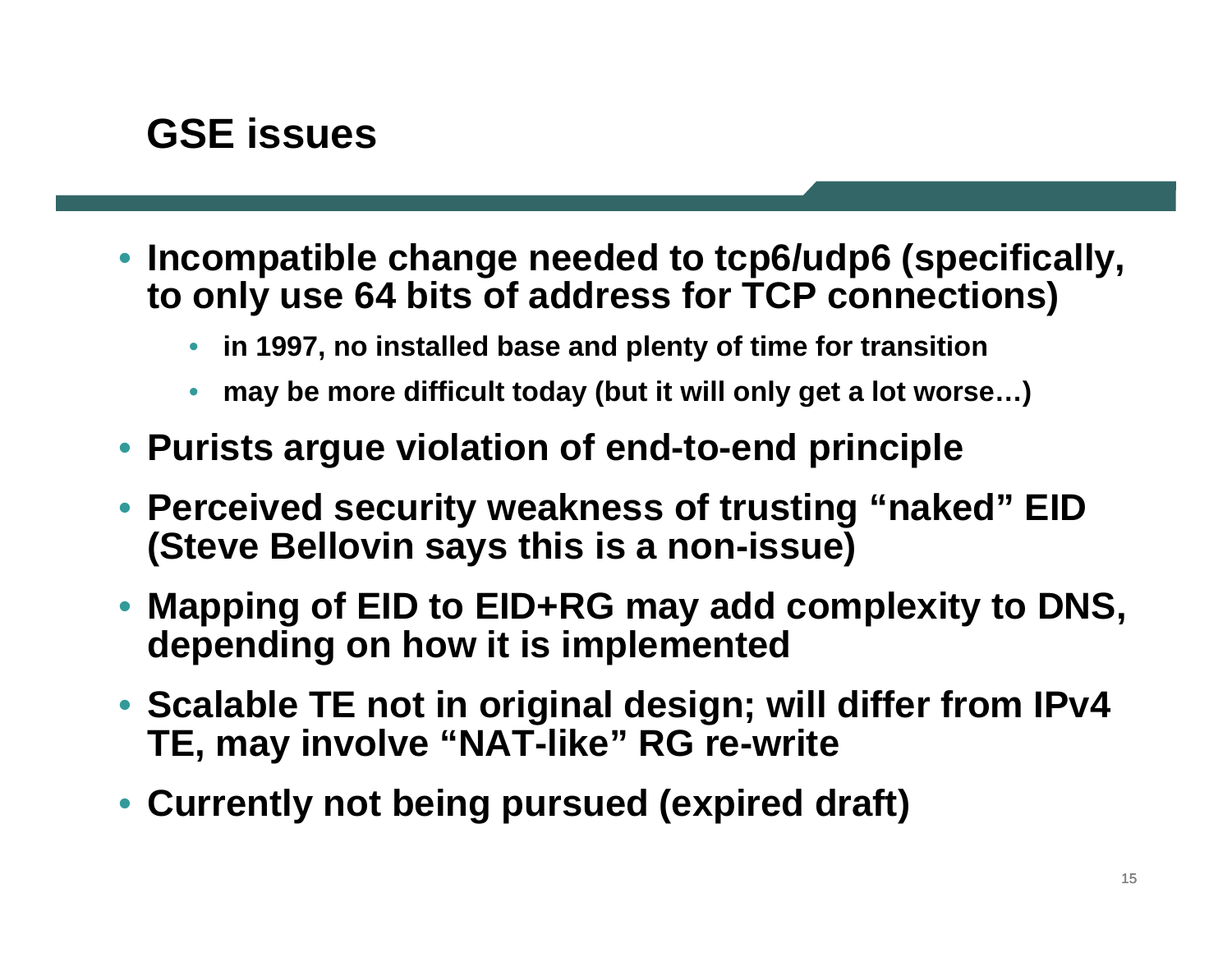# **GSE is only one approach**

- **GSE isn't the only (or perhaps easiest) way to do this but it is a straightforward retro-fit to the existing protocols**
- • **Other approaches include:**
	- •**Full separation of EID/locator (NIMROD…see additional reading section)**
	- **Tunnelling (such as IP mobility and/or MPLS)**
	- **Associating multiple addresses with connections (SCTP)**
	- •**Adding hash-based identifiers (HIP)**
- Each has pluses and minuses and would require major changes to protocol and application implementations and/or to operational practices
- •More importantly, each of these is either not well enough<br>developed (GSE, NIMROD) or positioned as a general-<br>purpose, application-transparent retrofit to existing ipv6<br>(tunelling, SCTP, HIP, NIMROD); more work is needed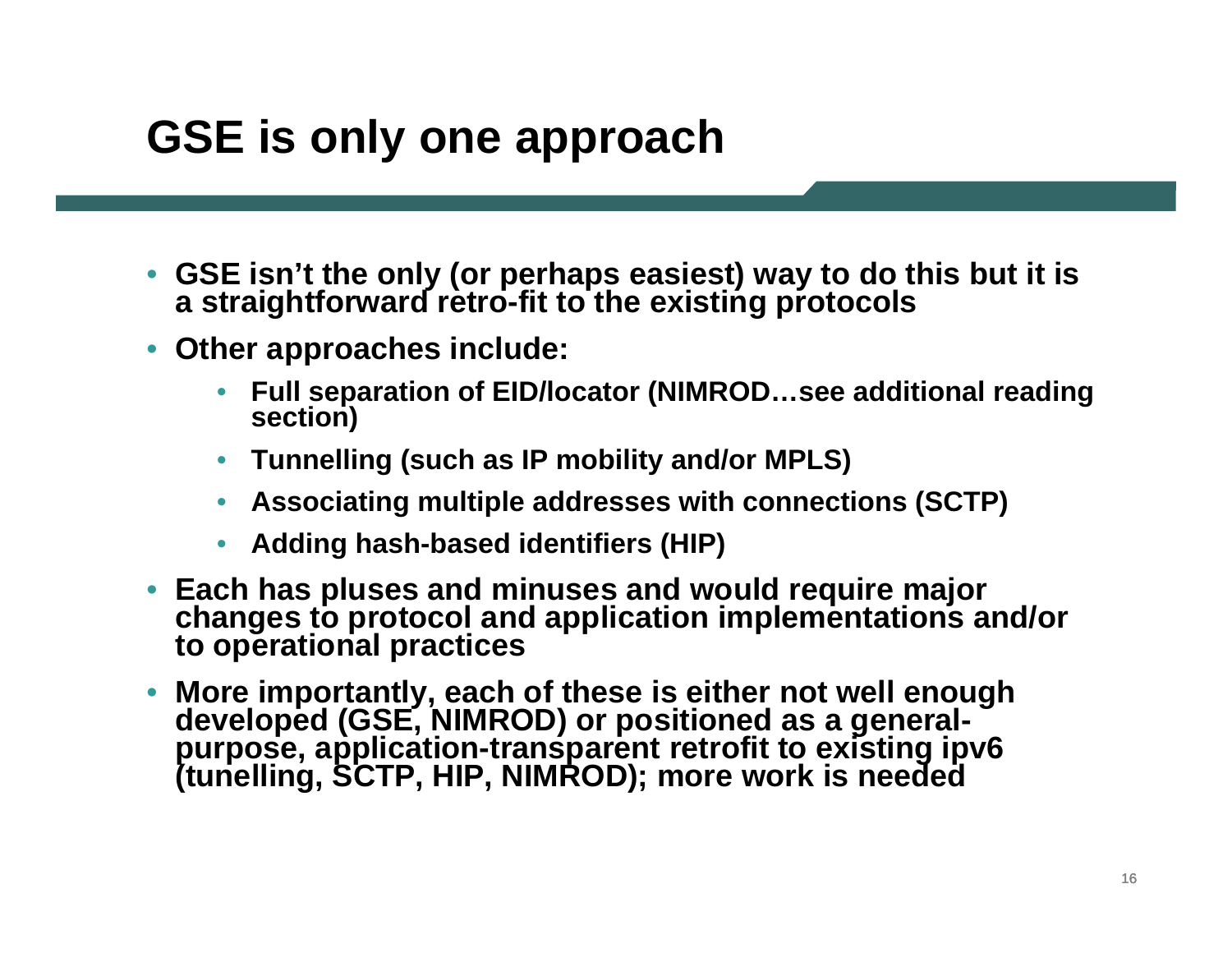## **What about shim6/multi6?**

- **Approx 3-year-old IETF effort to retro-fit an endpoint-id/locator split into the existing ipv6 spec**
- **Summary: end-systems are assigned an address (locator) for each connection they have to the network topology (each provider); one address is used as the id and isn't expected to change during session lifetimes**
- **A "shim" layer hides locator/id split from transport (somewhat problematic as ipv6 embeds addresses in the transport headers)**
- **Complexity around locator pair selection, addition, removal, testing of liveness, etc… to avoid address changes being visible to TCP…all of this in hosts rather than routers**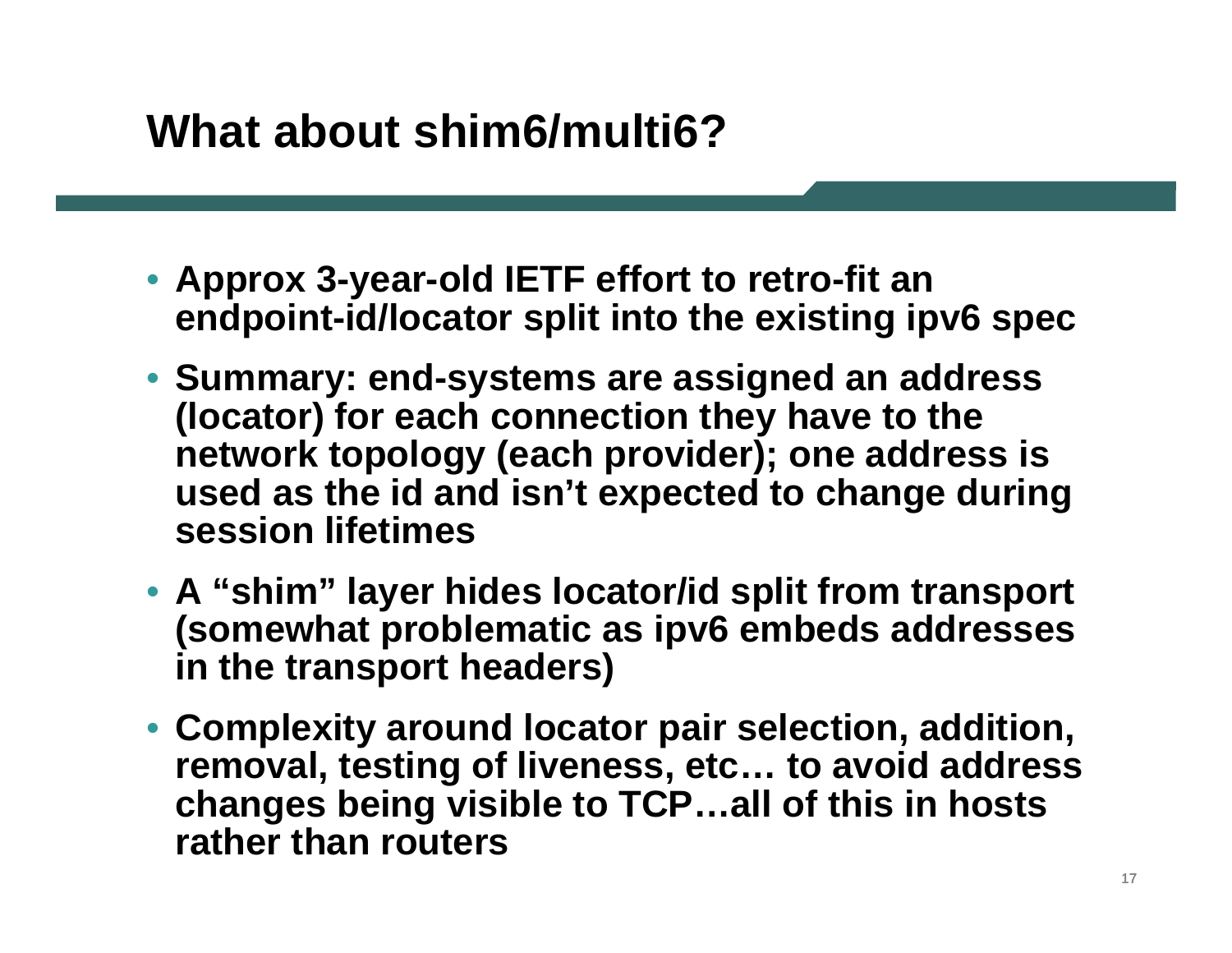# **What about shim6/multi6? (continued)**

- **Some perceive as an optional, "bag on the side" rather than a part of the core architecture…**
- **Will shim6 solve your problems and help make ipv6 both scalable and deployable in your network?**
- **Feedback thus far: probably not (to be polite…)**
	- **SP objection: doesn't allow site-level traffic-engineering in manner of IPv4; TE may be doable but will be very different and will add greater dependency on host implementations and administration**
	- $\bullet$  **Hosting provider objection: requires too many addresses and too much state in web servers**
	- $\bullet$  **End-users: still don't get "provider-independent addresses" so still face renumbering pain**
- • **Dependencies on end-hosts (vs. border routers with NAT or GSE) have implications for deployment, management, etc.**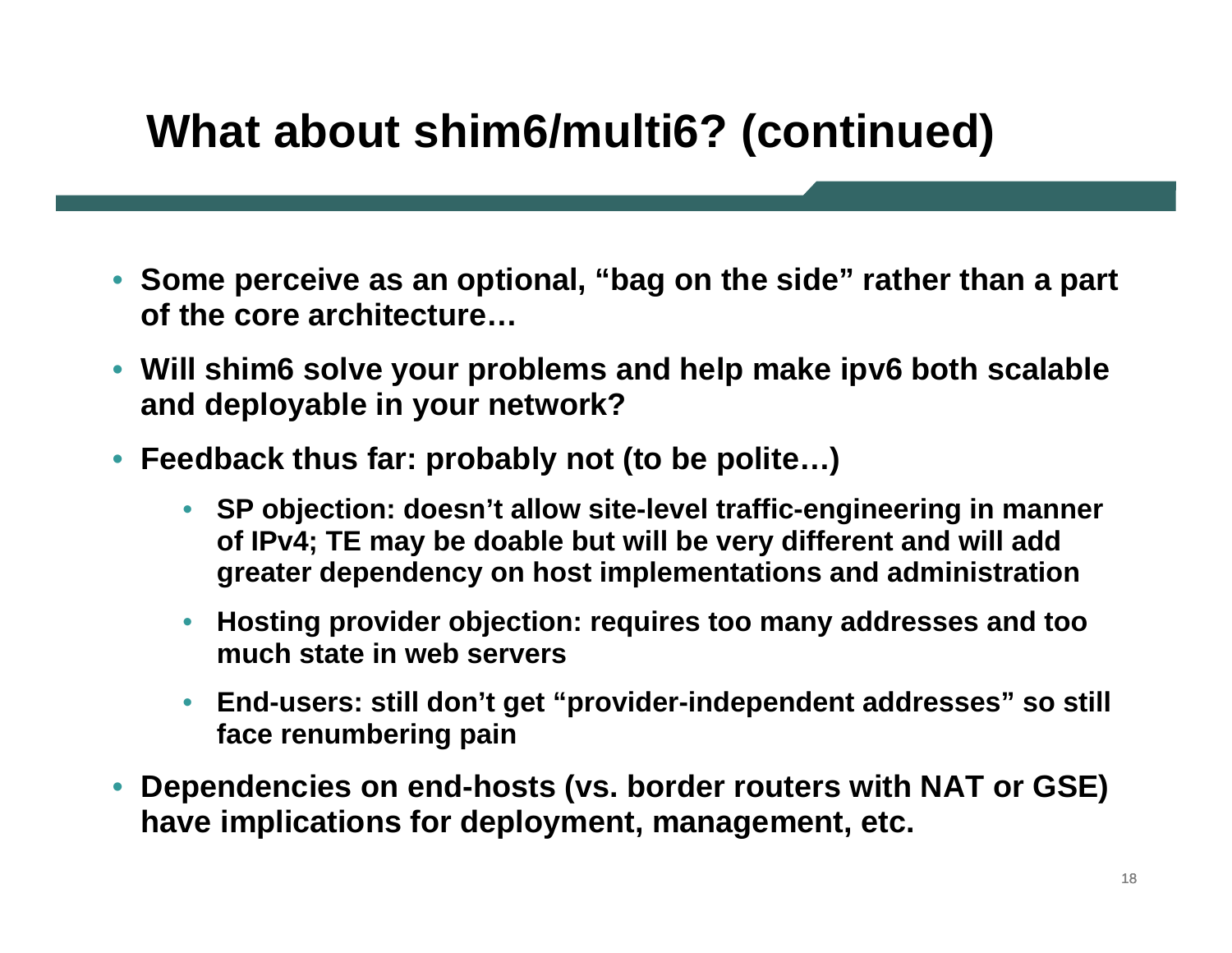# **What if nothing is changed?**

- **How about a "thought experiment"?**
- **Make assumptions about ipv6 and Internet growth**
- **Take a guess at growth trends**
- **Pose some questions about what might happen**
- **What is the "worst-case" scenario that providers, vendors, and users might face?**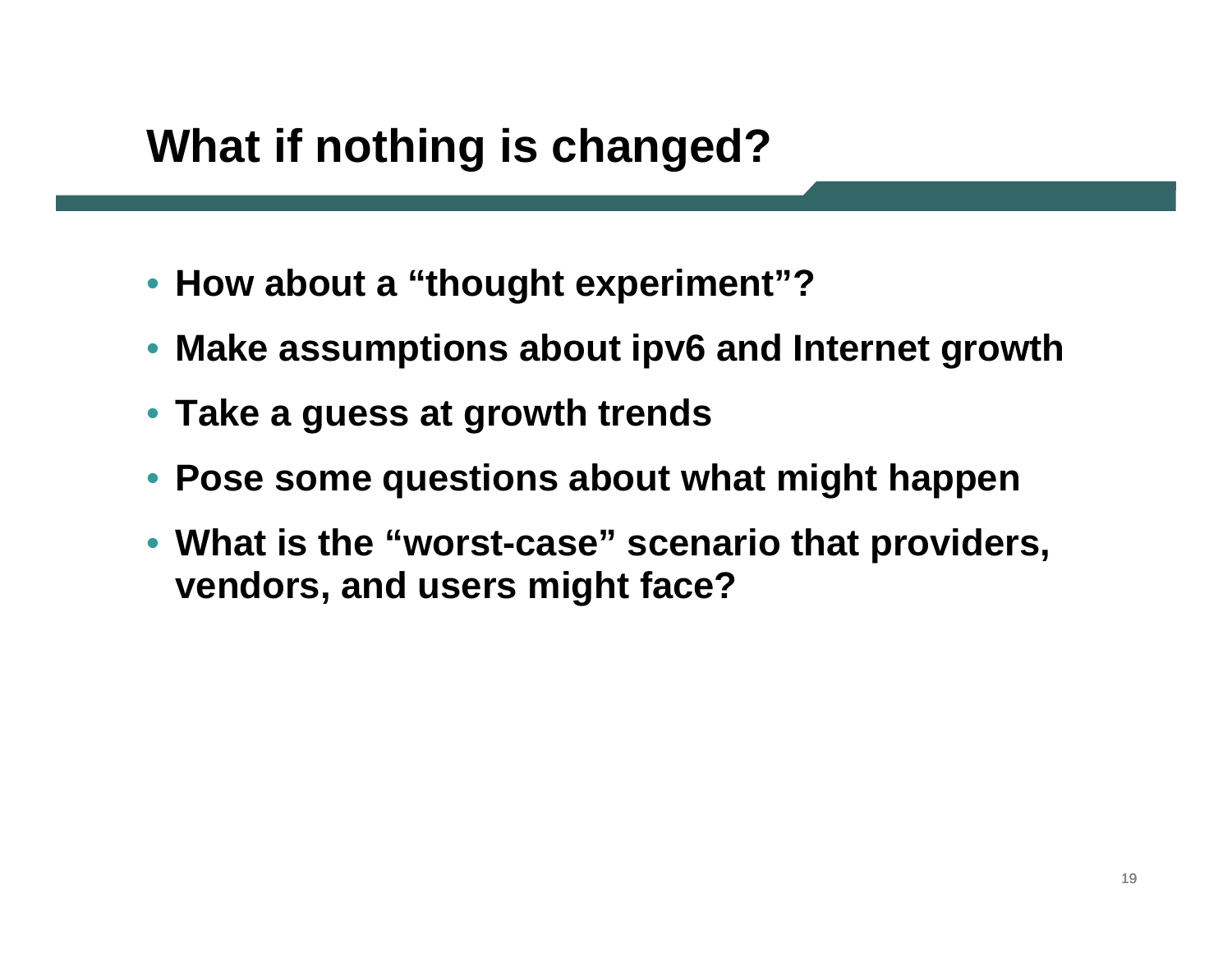# **My cloudy crystal ball: a few assumptions**

- • **ipv6 will be deployed in parallel to IPv4 and will be widely adopted**
- $\bullet$  **IPv4 will be predominant protocol for near-to-mid term and will continue to be used indefinitely**
- $\bullet$  **IPv4 routing state growth, in particular that for multihomed sites, will continue to grow at a greater than linear rate up to or beyond address space exhaustion; ipv6 routing state growth curve will be similar - driven by multihoming**
- • **As consequence of above, routers in the "DFZ" will need to maintain full routing/forwarding tables for both IPv4 and ipv6; tables will continue to grow and will need to respond rapidly in the face of significant churn**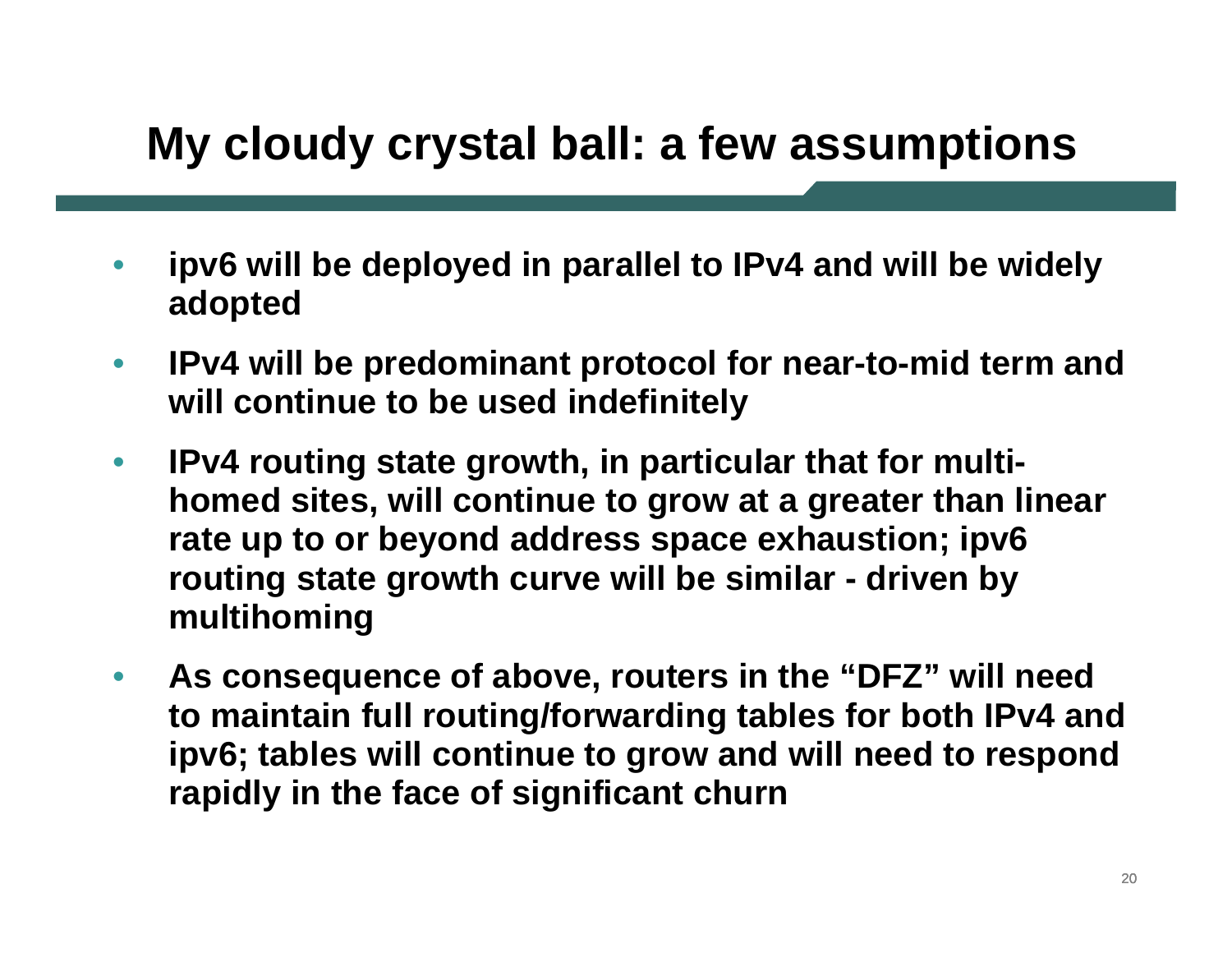## **A few more assumptions**

- • **ipv6 prefix assignments will be large enough to allow virtually all organizations to aggregate addresses into a single prefix; in only relatively few cases (consider acquisitions, mergers, etc.) will multiple prefixes need to be advertised for an organization into the "DFZ"**
- • **shim6 will not see significant adoption beyond possible edge use for multi-homing of residences and very small organizations**
- • **IPv4-style multi-homing will be the norm for ipv6, implying that all multi-homed sites and all sites which change providers without renumbering will need to be explicitly advertised into the "DFZ"**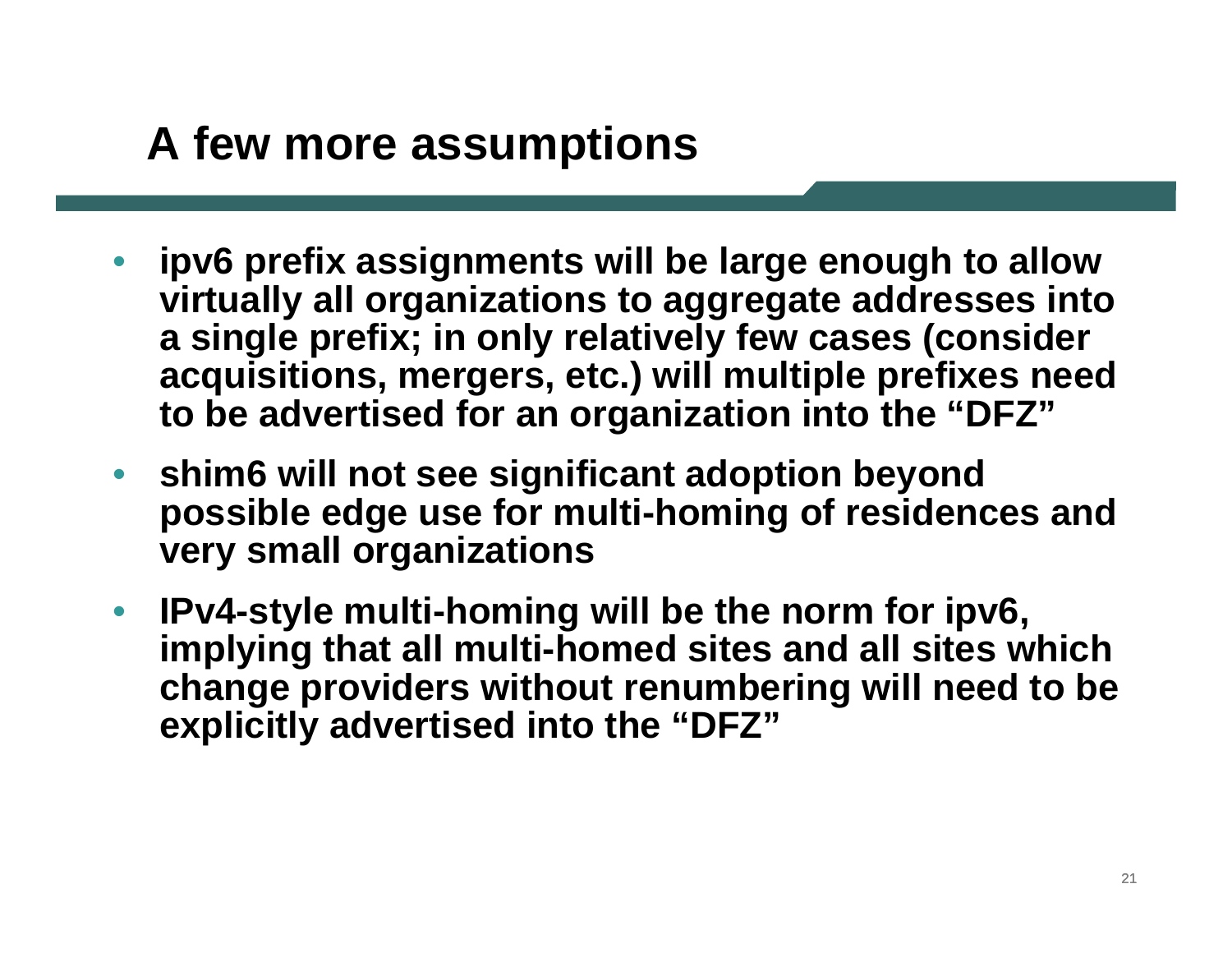### **Even more assumptions**

- **as the Internet becomes more mission-critical a greater fraction of organizations will choose to multihome**
- **IPv4-style traffic engineering, using more-specific prefix advertisements, will be performed with ipv6; this practice will likely increase as the Internet grows**
- **Efforts to reduce the scope of prefix advertisements, such as AS\_HOPCOUNT, will not be adopted on a large enough scale to reduce the impact of morespecifics in the "DFZ"**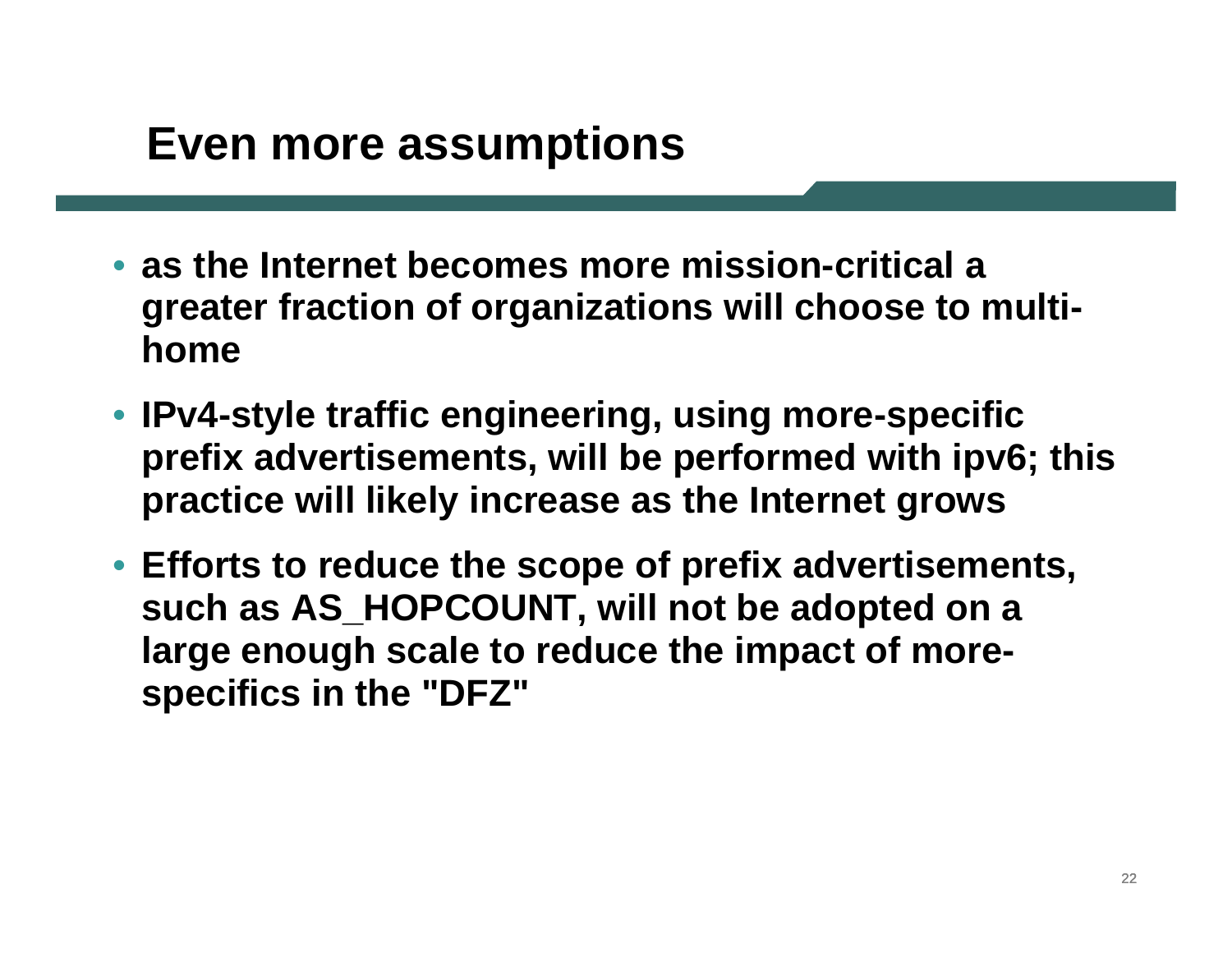### **Questions to ask or worry about**

- **How much routing state growth is due to organizations needing multiple IPv4 prefixes? Some/most of these may be avoided with ipv6.**
- **As a result of available larger prefixes, will the number of prefixes per ASN decrease toward one? What is the likelihood that ASN usage growth will remain linear? (probably low)**
	- **Today, approximately 30,000 ASNs in use, so IPv4 prefixes-per ASN averages around 6-to-1 or so… how much better will this be with ipv6? 1-to-1? 2-to-1? More?**
- **How much growth is due to unintentional morespecifics? These may be avoided with ipv6.**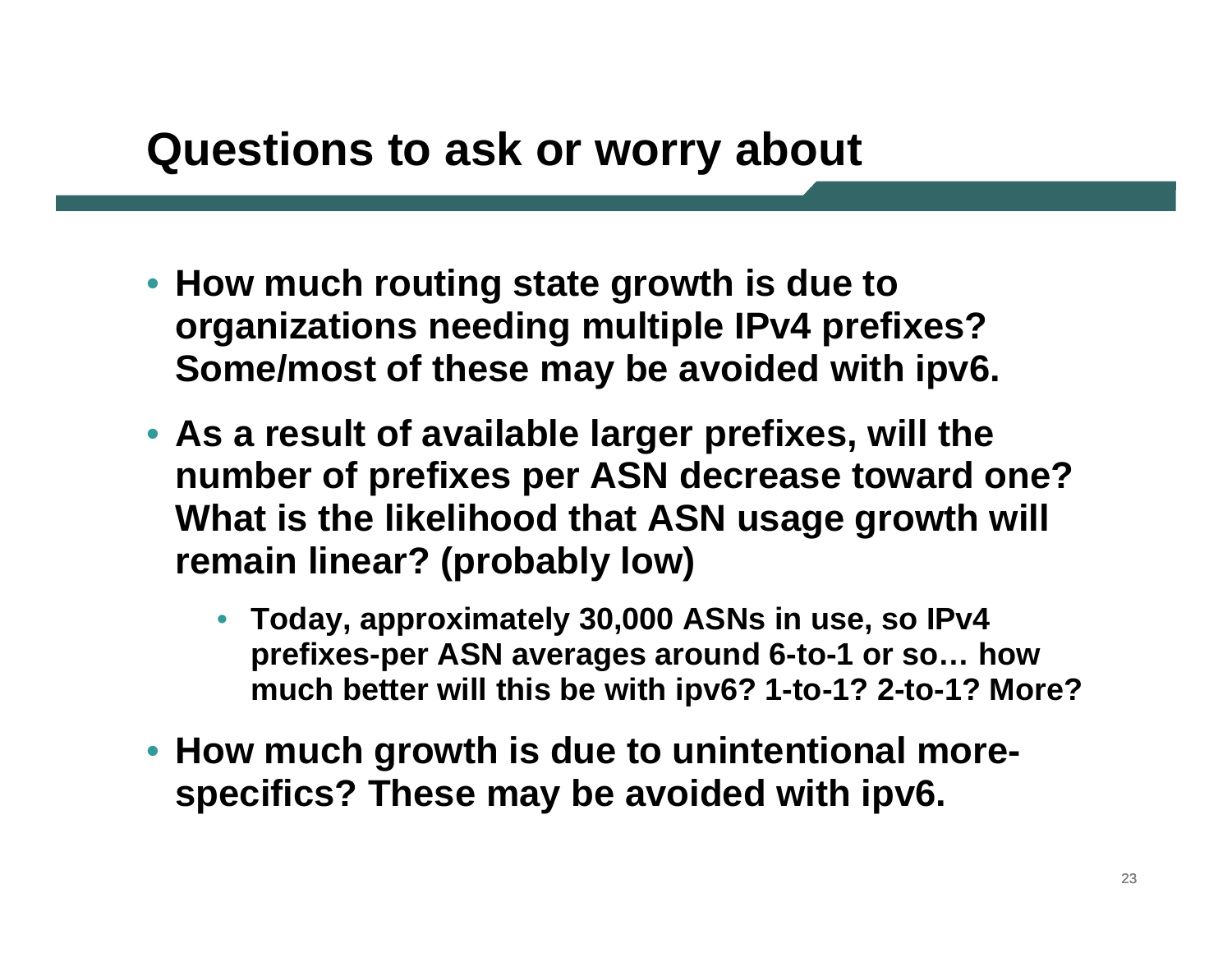#### **More questions, more worries**

- **How much growth is due to TE or other intentional use of more-specifics? These will happen with ipv6 unless draconian address allocation rules are kept (which is unlikely)**
	- **This appears to be an increasing fraction of the morespecifics**
- **What's the routing state "churn rate" and is it growing, shrinking, or remaining steady? (growing dramatically)**
- **What happens if we add more overhead to the routing protocols/system (think: SBGP/SoBGP)?**
	- **If the routing table is allowed to grow arbitrarily large, does validation become infeasible?**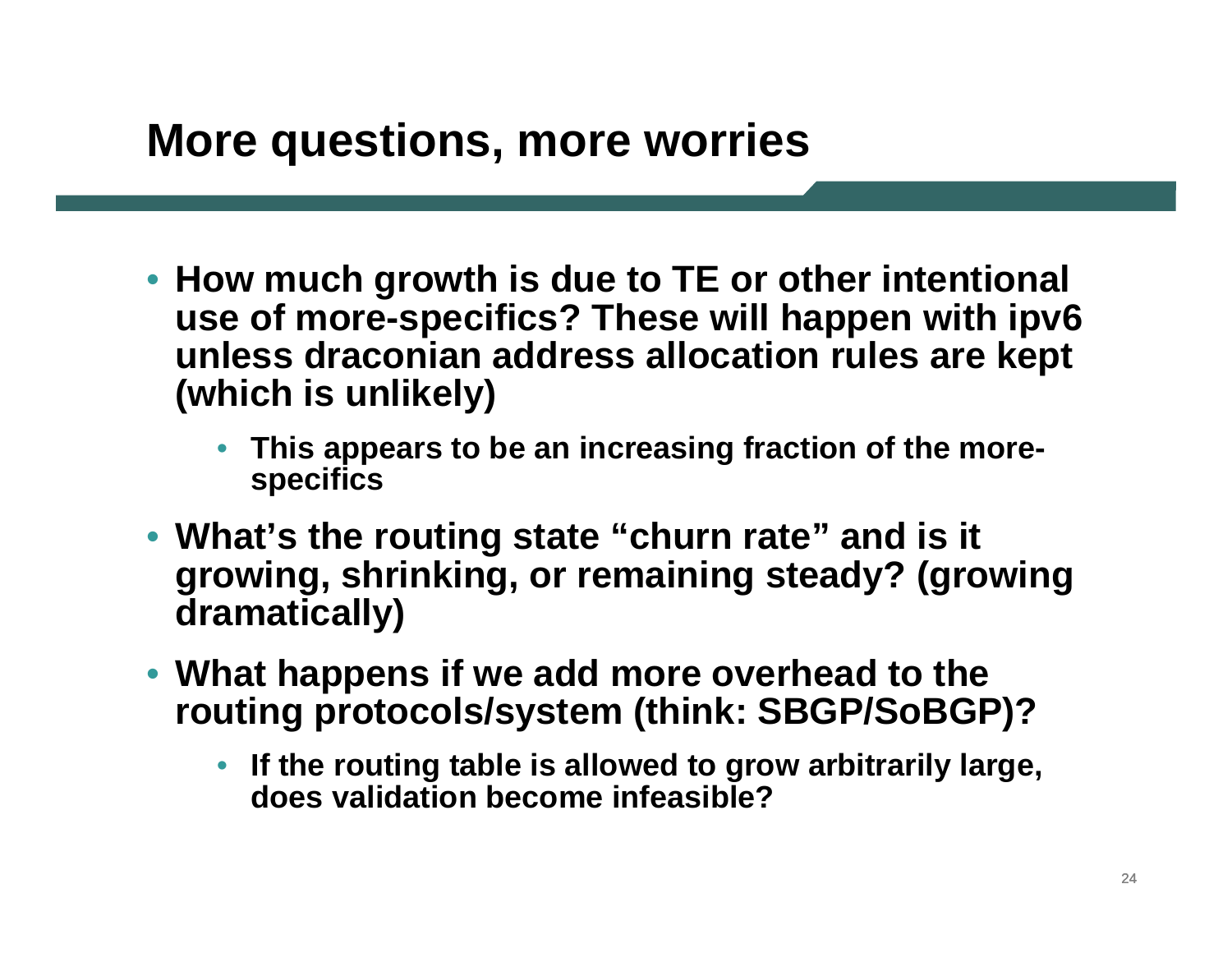# **Geoff Huston's IPv4 BGP growth report**

- • **How bad are the growth trends?**
	- • **Prefixes: 130K to 170K in 2005 (196K as of 10/2006)**
		- ¾**projected increase to ~370K within 5 years**
		- ¾**global routes only – each SP has additional internal routes**
	- **Churn: 0.7M/0.4M updates/withdrawals per day**

¾**projected increase to 2.8M/1.6M within 5 years**

• **CPU use: 30% at 1.5Ghz (average) today**

¾**projected increase to 120% within 5 years**

- $\bullet$ **These are guesses based on a limited view of the routing system and on low-confidence projections (cloudy crystal ball); the truth could be worse, especially for peak demands**
- •**No attempt to consider higher overhead (i.e. SBGP/SoBGP)**
- • **Trend lines look exponential or quadratic; this is bad…**
	- •**200K (4Q06/1Q07) is an interesting number for some hardware…**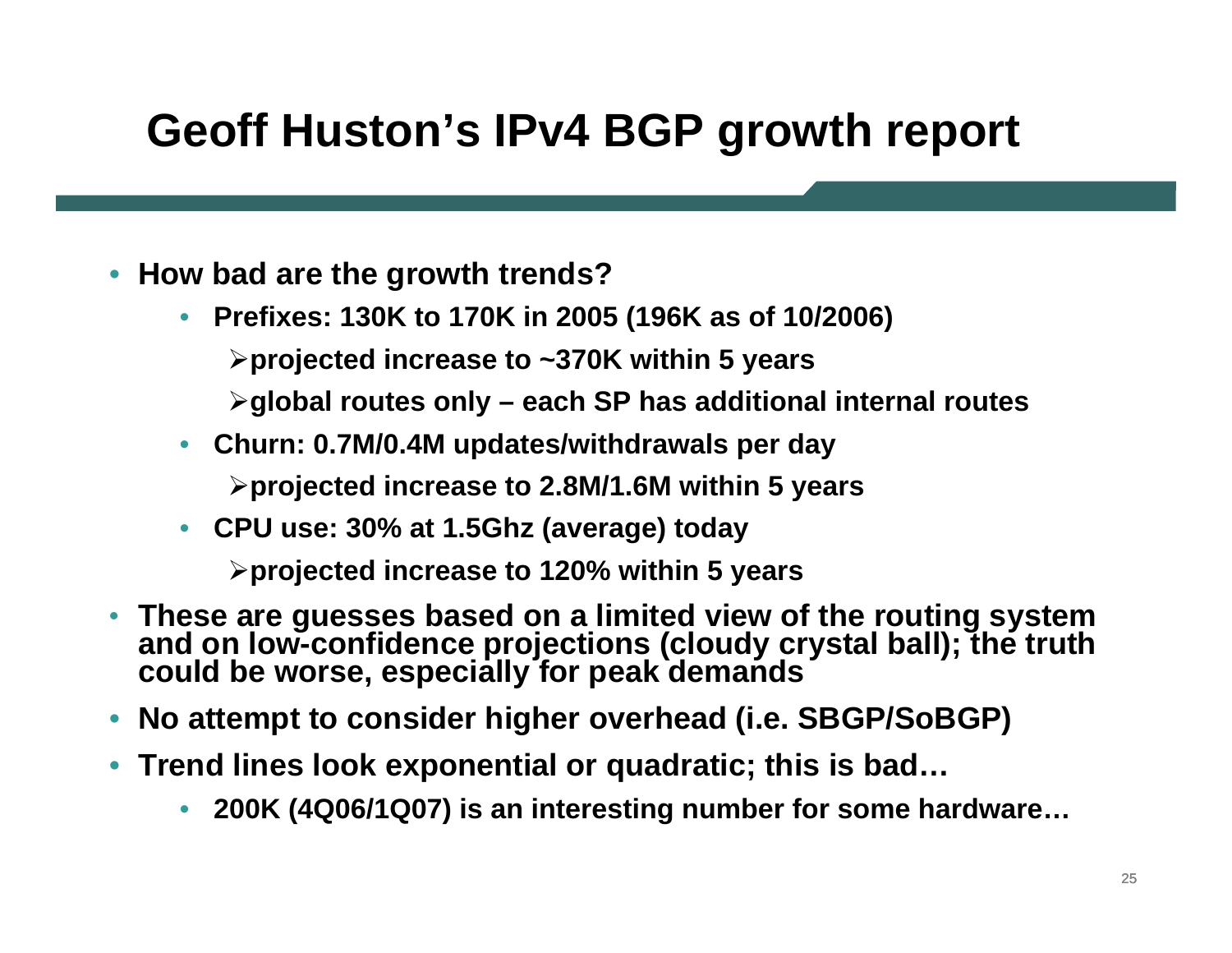#### **Jason Schiller's analysis: future routing state size**

- **Assume that wide spread ipv6 adoption will occur at some point**
	- **Put aside when - just assume it will happen**
- **What is the projection of the of the current IPv4 growth**
	- **Internet routing table**
	- **International de-aggregates for TE in the Internet routing table**
	- **Number of Active ASes**
- **What is the ipv6 routing table size interpolated from the IPv4 growth projections assuming everyone is doing dual stack and ipv6 TE in the "traditional" IPv4 style?**
- **Add to this internal IPv4 de-aggregates and ipv6 internal deaggregates**
- **Ask vendors and operators to plan to be at least five years ahead of the curve for the foreseeable future**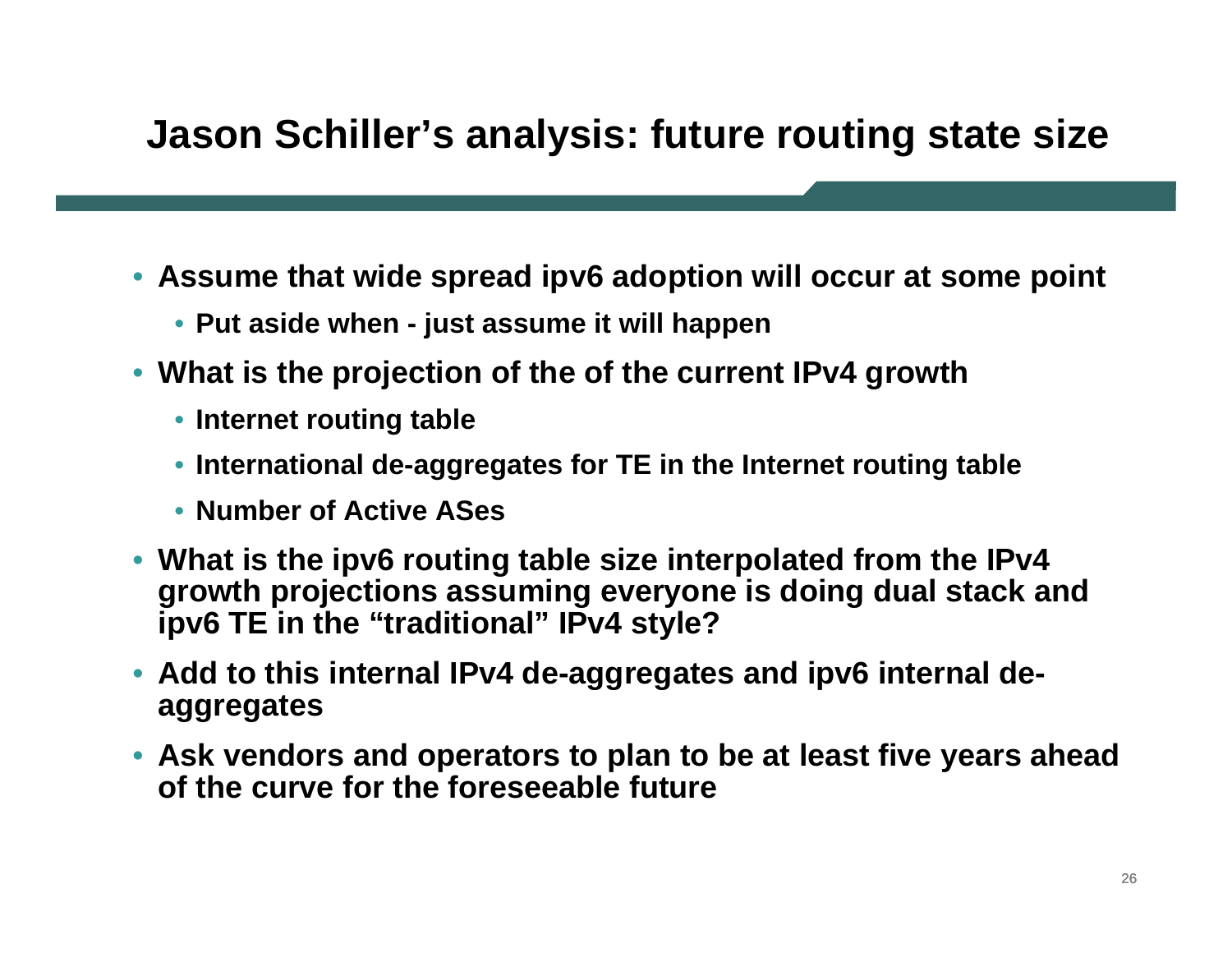## **Current IPv4 Route Classification**

- **Three basic types of IPv4 routes**
	- **Aggregates**
	- • **De-aggregates from growth and assignment of a noncontiguous block**
	- •**De-aggregates to perform traffic engineering**
- **March 2006 Tony Bates CIDR report showed: DatePrefixes Prefixes CIDR Agg 14-03-06 180,219 119,114**
- **Can assume that 61K intentional de-aggregates**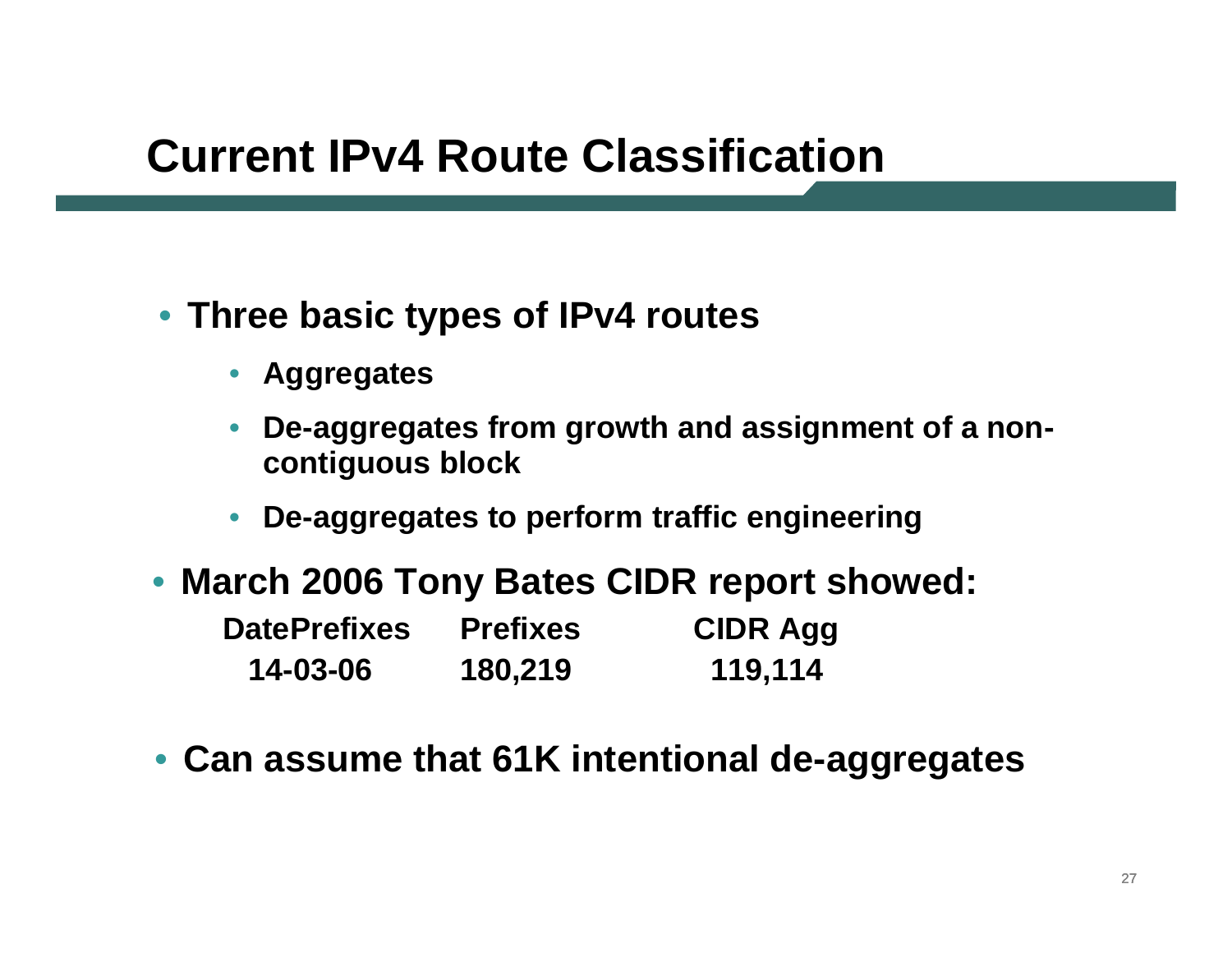# **Estimated IPv4+ipv6 Routing Table Size**

**Assume that tomorrow everyone does dual stack...**

**Current IPv4 Internet routing table: 180K routes**

**New ipv6 routes (based on 1 prefix per AS): + 21K routes**

**Intentional de-aggregates for IPv4-style TE: + 61K routes**

**Internal routes for tier-1 ISP**

**Internal customer de-aggregates + 40K to 120K routes**

**(projected from number of customers)**

**Total size of tier-1 ISP routing table 352K to 532K routes**

**+ 50K to 150K routes**

**Given that tier-1 ISPs require IP forwarding in hardware (6Mpps), these numbers easily exceed the current FIB limitations of some deployed routers**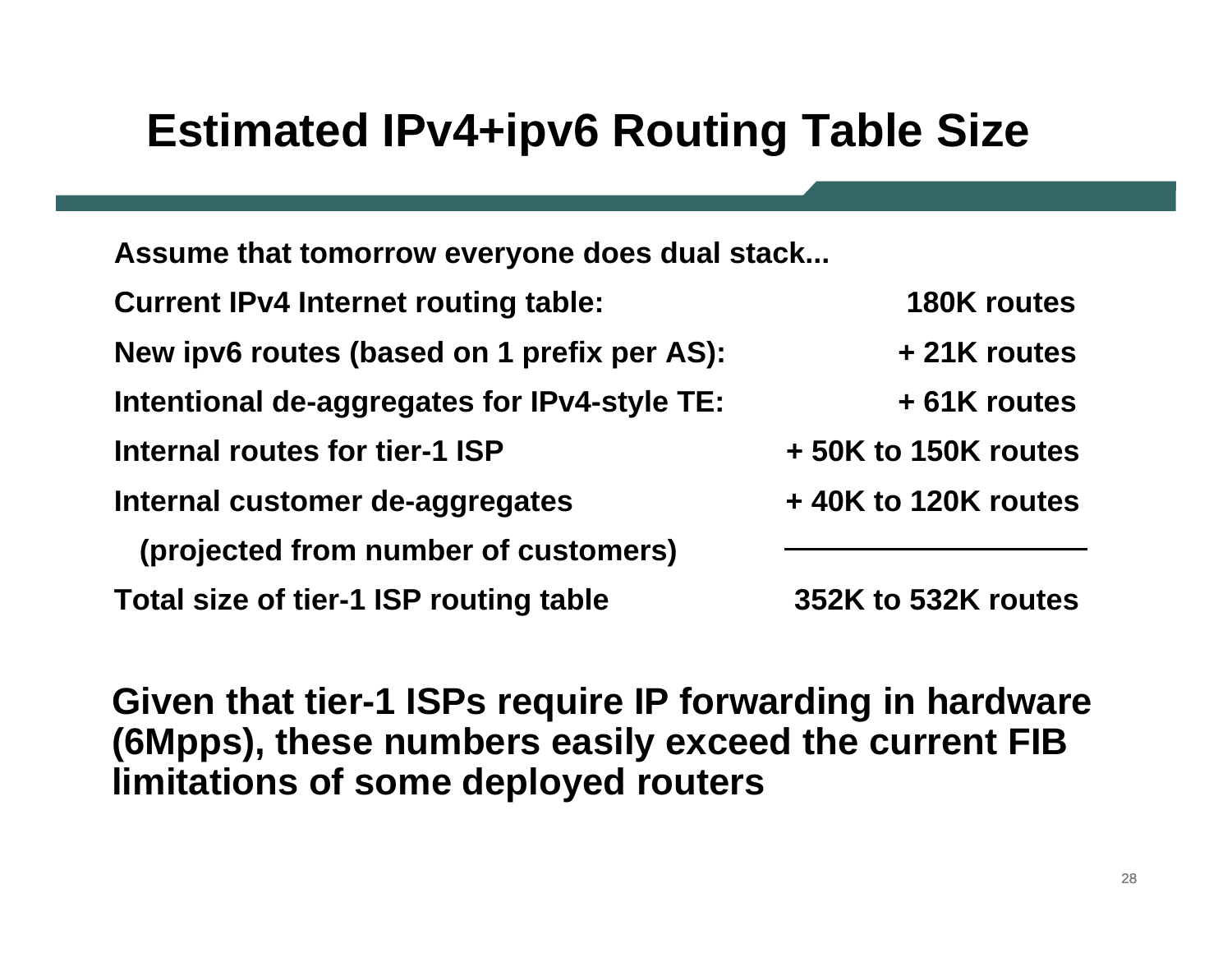## **What this interpolation doesn't include**

- **A single AS that currently has multiple non-contiguous assignments that would still advertise the same number of prefixes to the Internet routing table if it had a single contiguous assignment**
- **All of the ASes that announce only a single /24 to the Internet routing table, but would announce more specifics if they were generally accepted (assume these customers get a /48 and up to /64 is generally accepted)**
- **All of the networks that hide behind multiple NAT addresses from multiple providers who change the NAT address for TE. With ipv6 and the removal of NAT, they may need a different TE mechanism.**
- **All of the new ipv6 only networks that may pop up: China, Cell phones, coffee makers, toasters, RFIDs, etc.**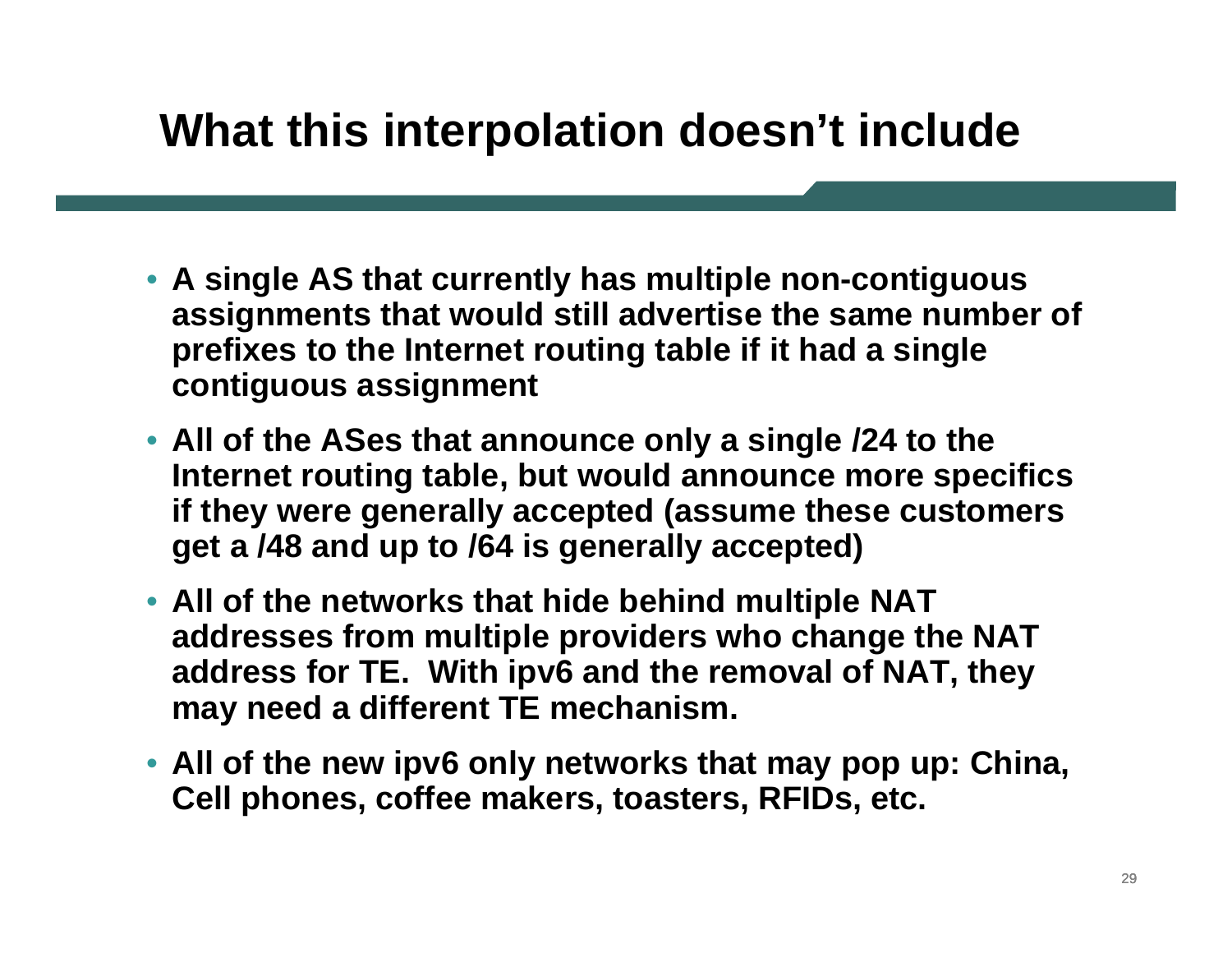# **Projecting IPv6 Routing Table Growth**

- **Let's put aside the date when wide spread IPv6 adoption will occur**
- **Let's assume that wide spread IPv6 adoption will occur at some point**
- **What is the projection of the of the current IPv4 growth**
	- $\bullet$ **Internet routing table**
	- $\bullet$ **International de-aggregates for TE in the Internet routing table**
	- $\bullet$ **Number of Active ASes**
- What is the IPv6 routing table size interpolated from the IPv4 **What is the IPv6 routing table size interpolated from the IPv4 growth projections assuming everyone is doing dual stack and IPv6 TE in the "traditional" IPv4 style?**
- **Add to this internal IPv4 de-aggregates and IPv6 internal deaggregates**
- **Ask vendors and operators to plan to be at least five years ahead of the curve for the forseeable future**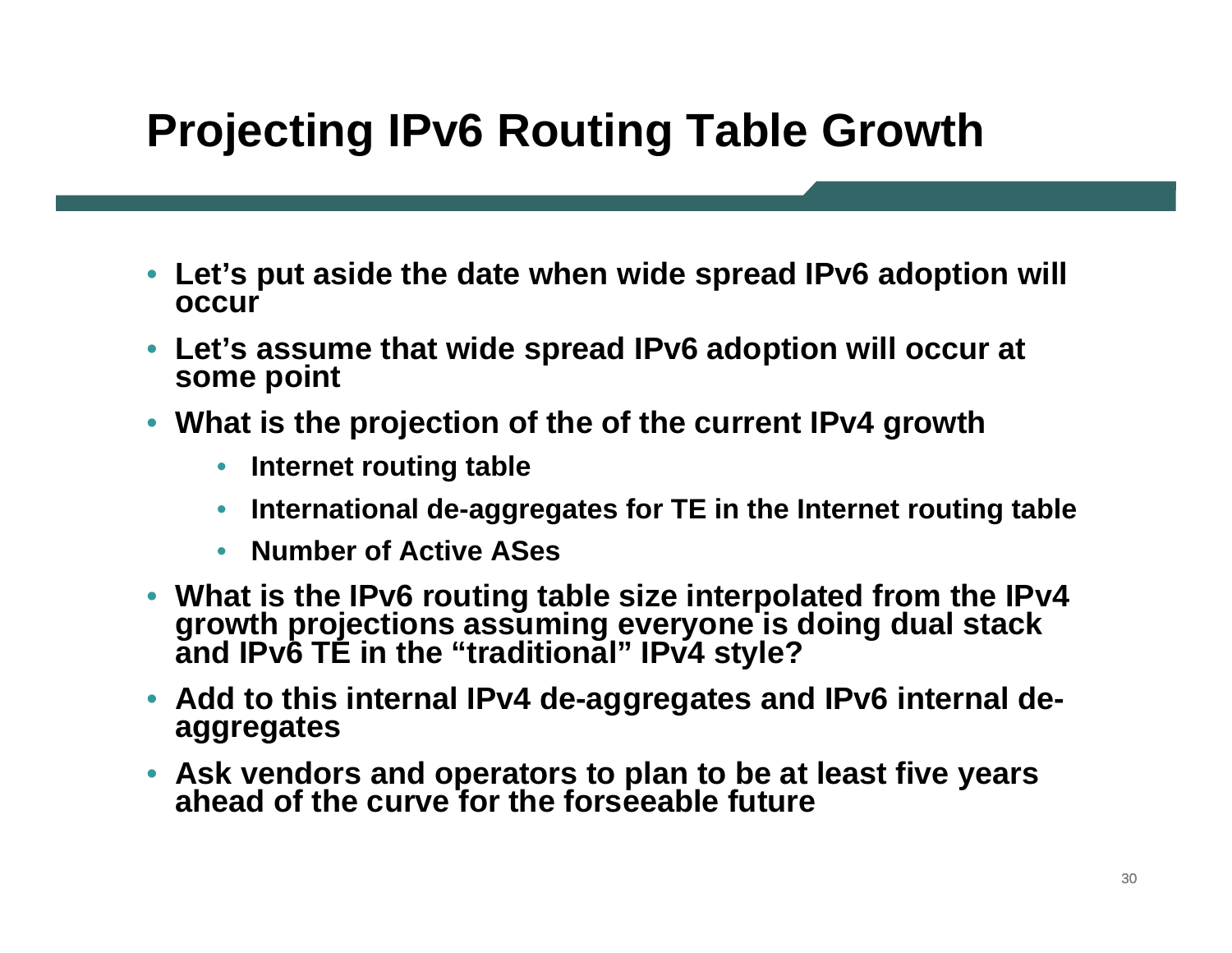### **Trend: Internet CIDR InformationTotal Routes and Intentional de-aggregates**

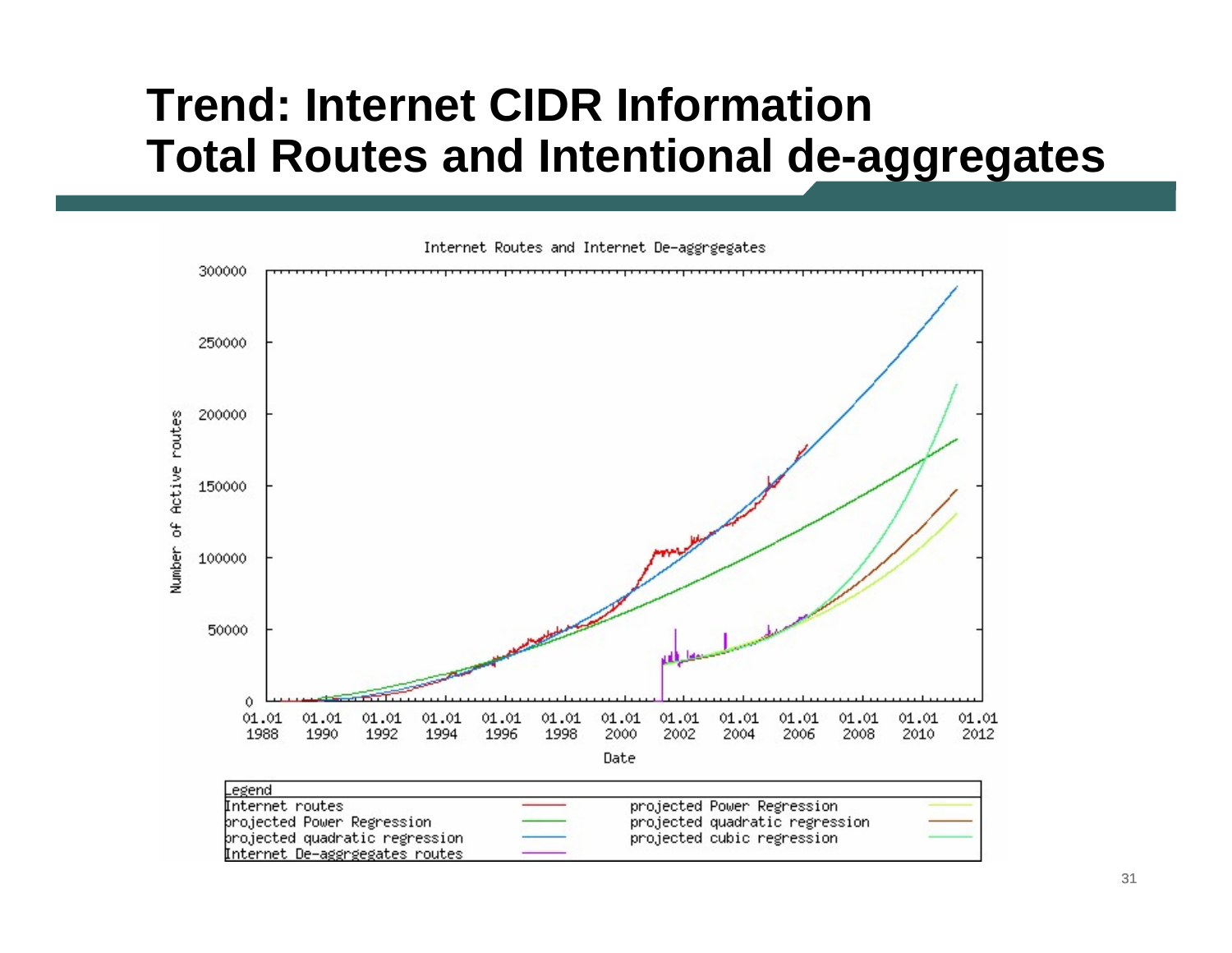#### **Trend: Internet CIDR InformationActive ASes**

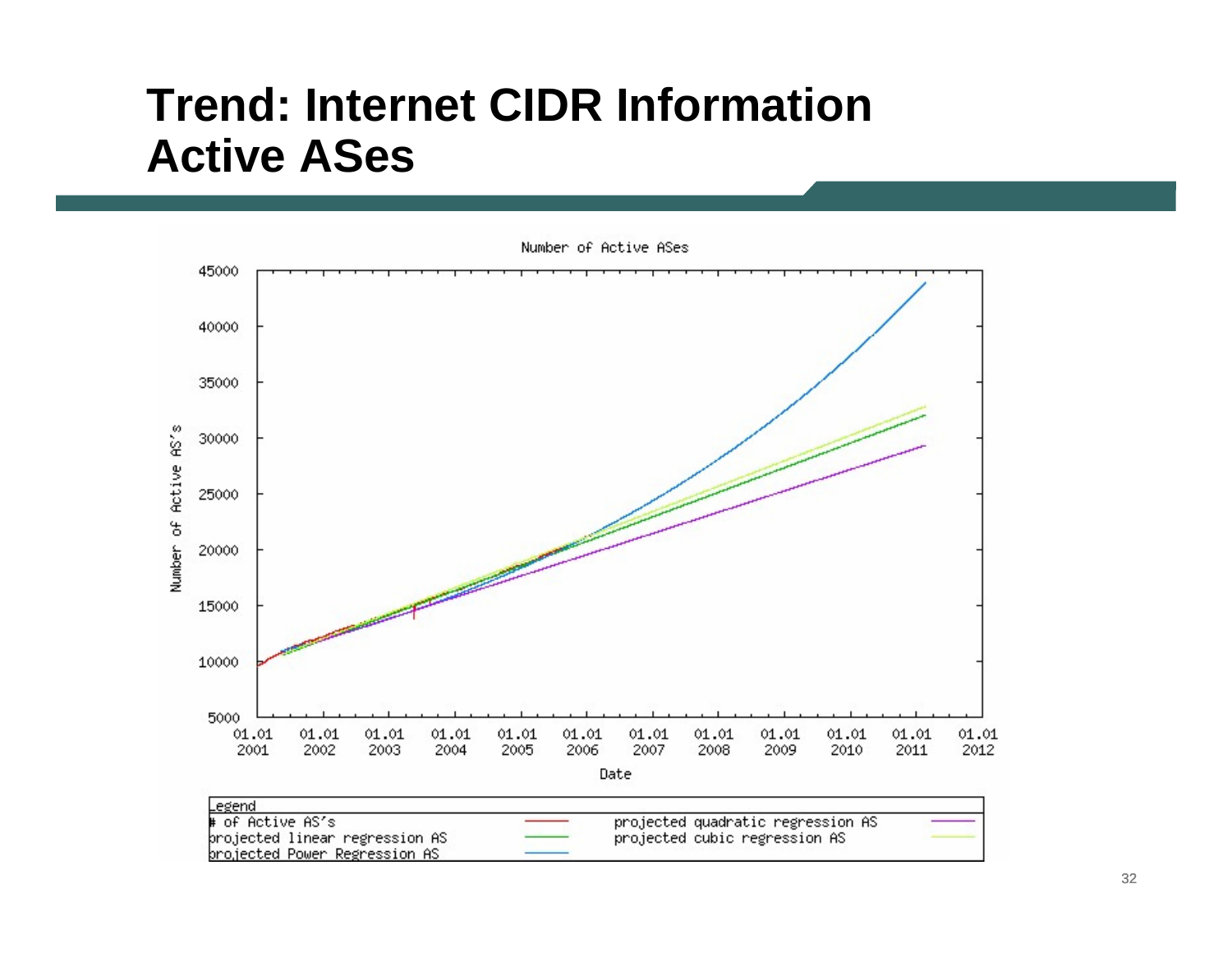#### **Future Projection of IPv6 Internet Growth (IPv4 Intentional De-aggregates + Active ASes)**

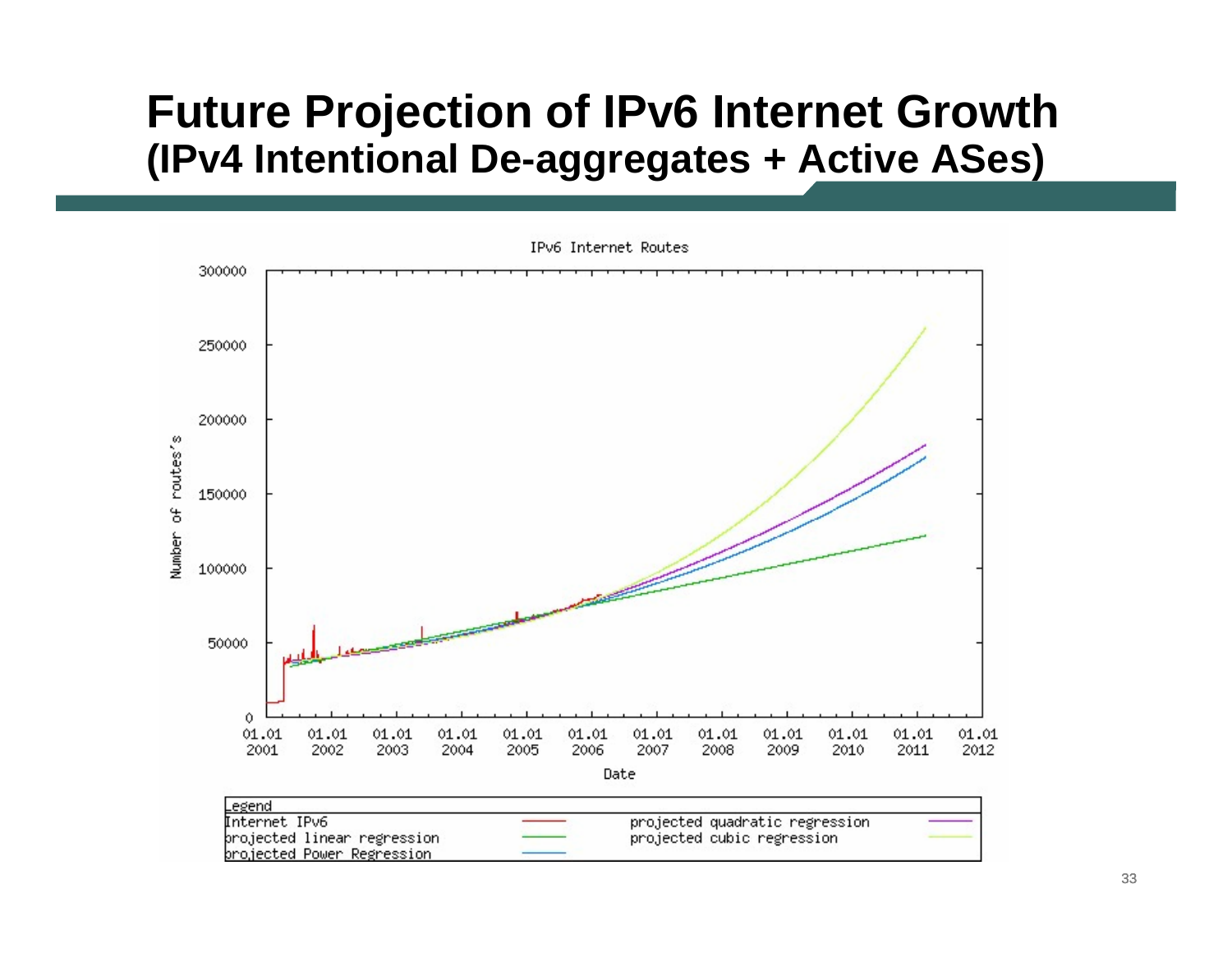#### **Future Projection of Combined IPv4 and IPv6 Internet Growth**



Internet IPv4 + IPv6 projected routes

Date

| Legend                                     |  |
|--------------------------------------------|--|
| Internet IPv4 + IPv6 routes                |  |
| projected IPv4 + IPv6 linear regression    |  |
| brojected IPv4 + IPv6 Power Regression     |  |
| projected IPv4 + IPv6 quadratic regression |  |
| projected IPv4 + IPv6 cubic regression     |  |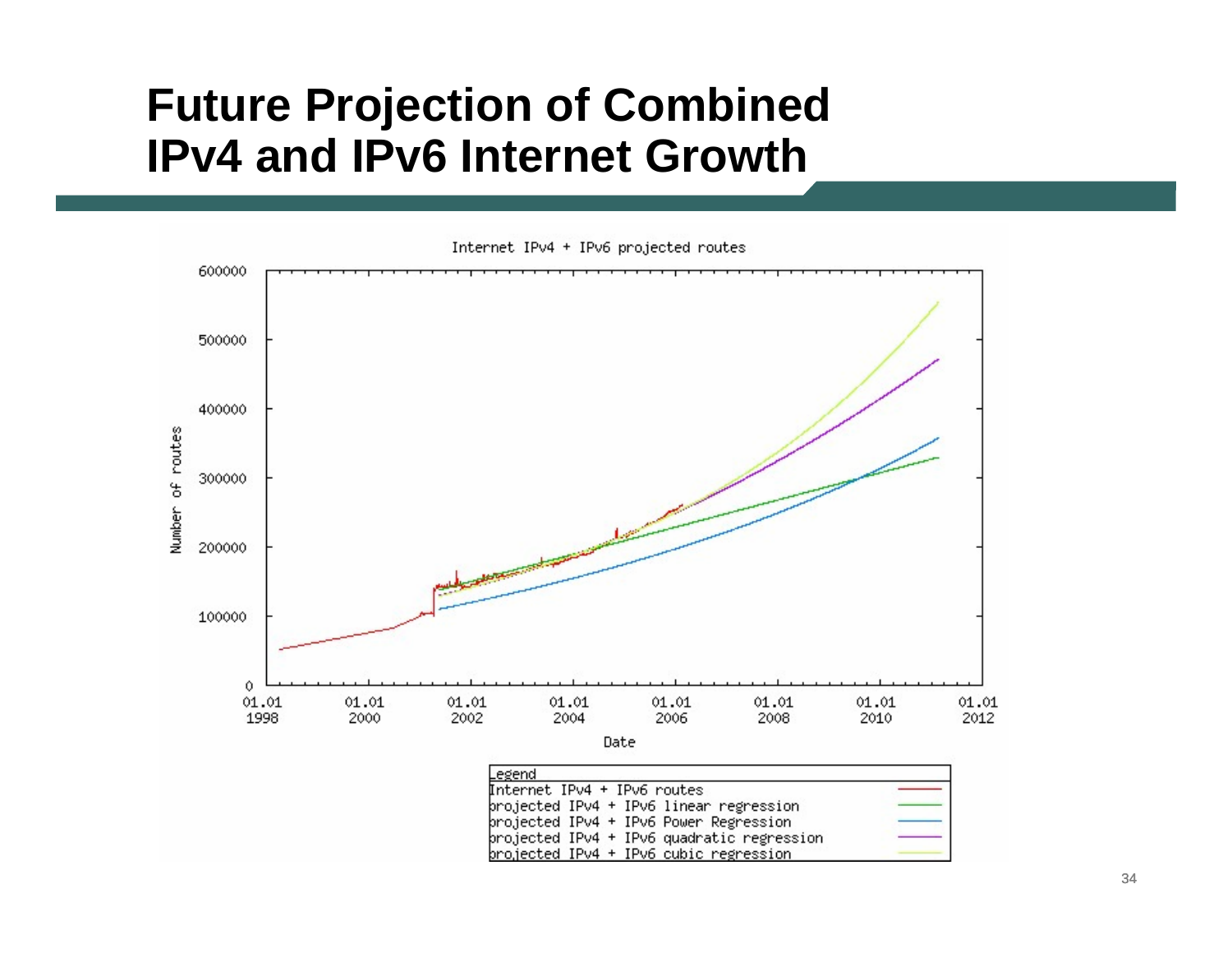### **Tier 1 Service Provider IPv4 Internal de-aggregates**



Tier 1 Internal IPv4 de-agrgegates

Date

| Legend                                         |  |
|------------------------------------------------|--|
| de-agrgegates route                            |  |
| de-agrgegates route                            |  |
| þrojected quadratic regression internal routes |  |
| þrojected cubic regression internal routes     |  |
| þrojected quadratic regression internal routes |  |
| projected cubic regression internal routes     |  |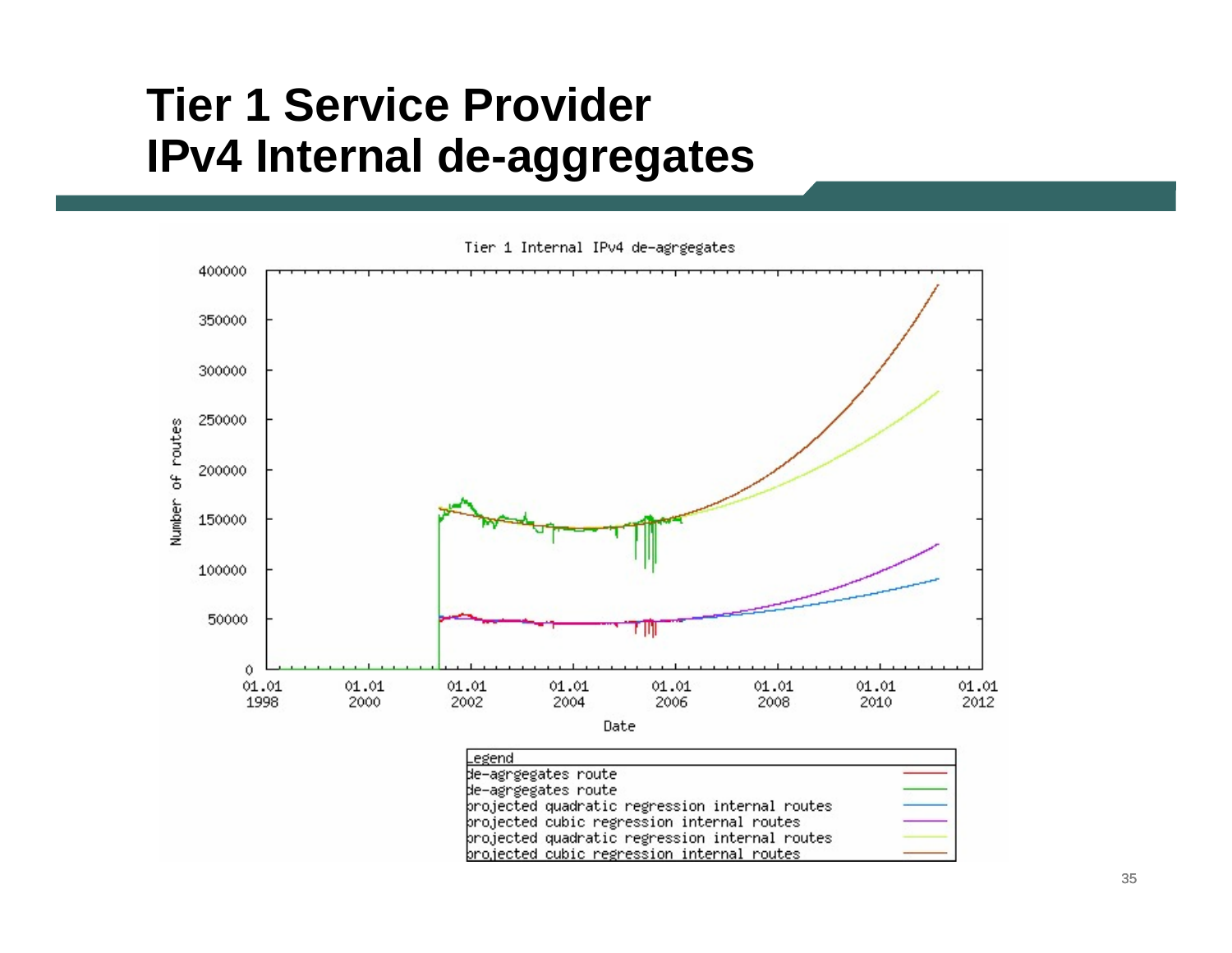### **Future Projection Of Tier 1 Service Provider IPv4 and IPv6 Internal de-aggregates**



| Internal IPv4 + IPv6 De-aggrgegates        |  |
|--------------------------------------------|--|
| Internal IPv4 + IPv6 De-aggrgegates        |  |
| brojected IPv4 + IPv6 linear regression    |  |
| projected IPv4 + IPv6 Power Regression     |  |
| þrojected IPv4 + IPv6 quadratic regression |  |
| projected IPv4 + IPv6 cubic regression     |  |
| projected IPv4 + IPv6 linear regression    |  |
| þrojected IPv4 + IPv6 Power Regression     |  |
| projected IPv4 + IPv6 quadratic regression |  |
| projected IPv4 + IPv6 cubic regression     |  |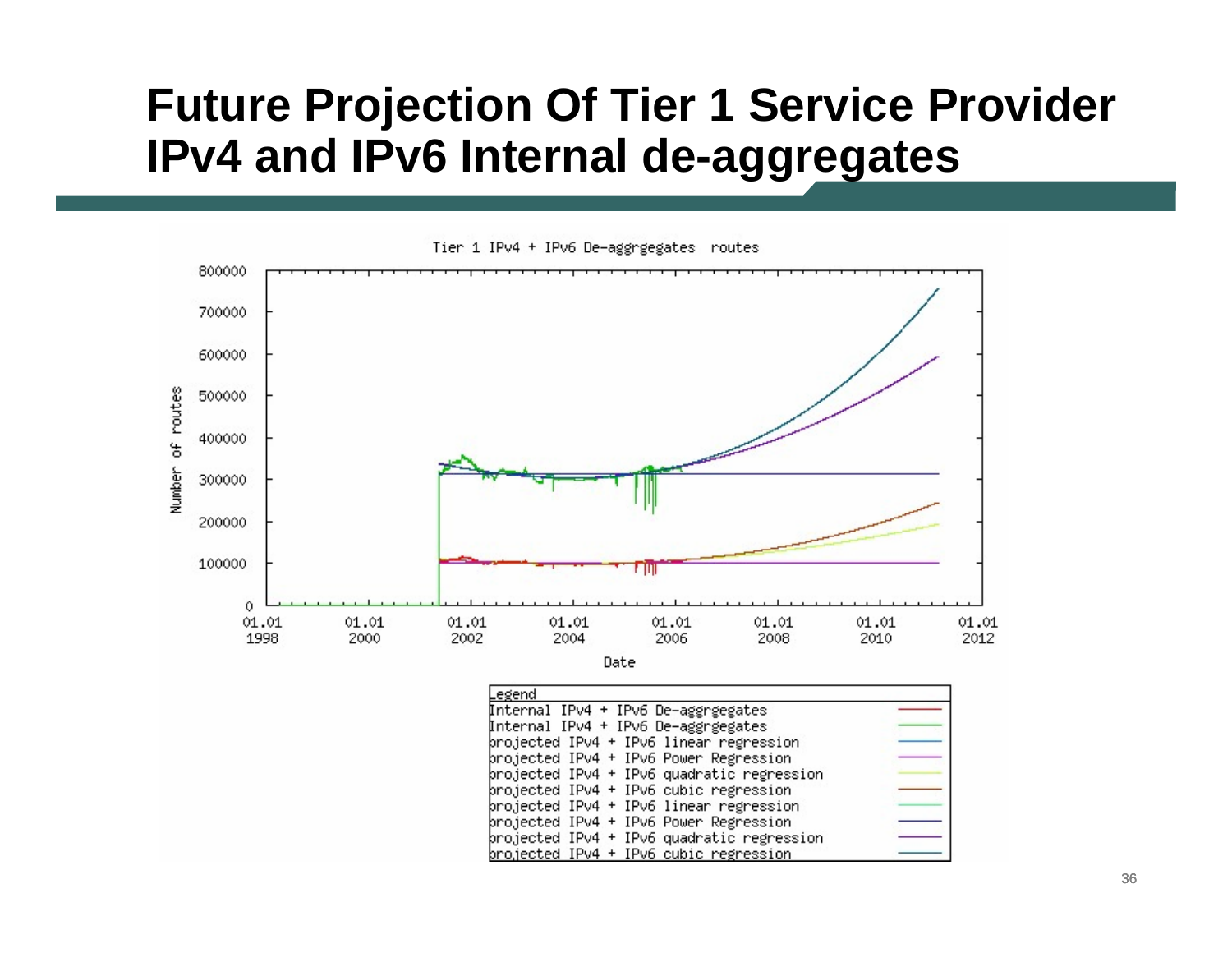#### **Future Projection Of Tier 1 Service Provider IPv4 and IPv6 Routing Table**



Tier 1 IPv4 + IPv6 projected routes

| Legend                                     |  |
|--------------------------------------------|--|
| Internal IPv4 + IPv6 routes                |  |
| Internal IPv4 + IPv6 routes                |  |
| brojected IPv4 + IPv6 linear regression    |  |
| projected IPv4 + IPv6 Power Regression     |  |
| projected IPv4 + IPv6 quadratic regression |  |
| brojected IPv4 + IPv6 cubic regression     |  |
| projected IPv4 + IPv6 linear regression    |  |
| brojected IPv4 + IPv6 Power Regression     |  |
| þrojected IPv4 + IPv6 quadratic regression |  |
| projected IPv4 + IPv6 cubic regression     |  |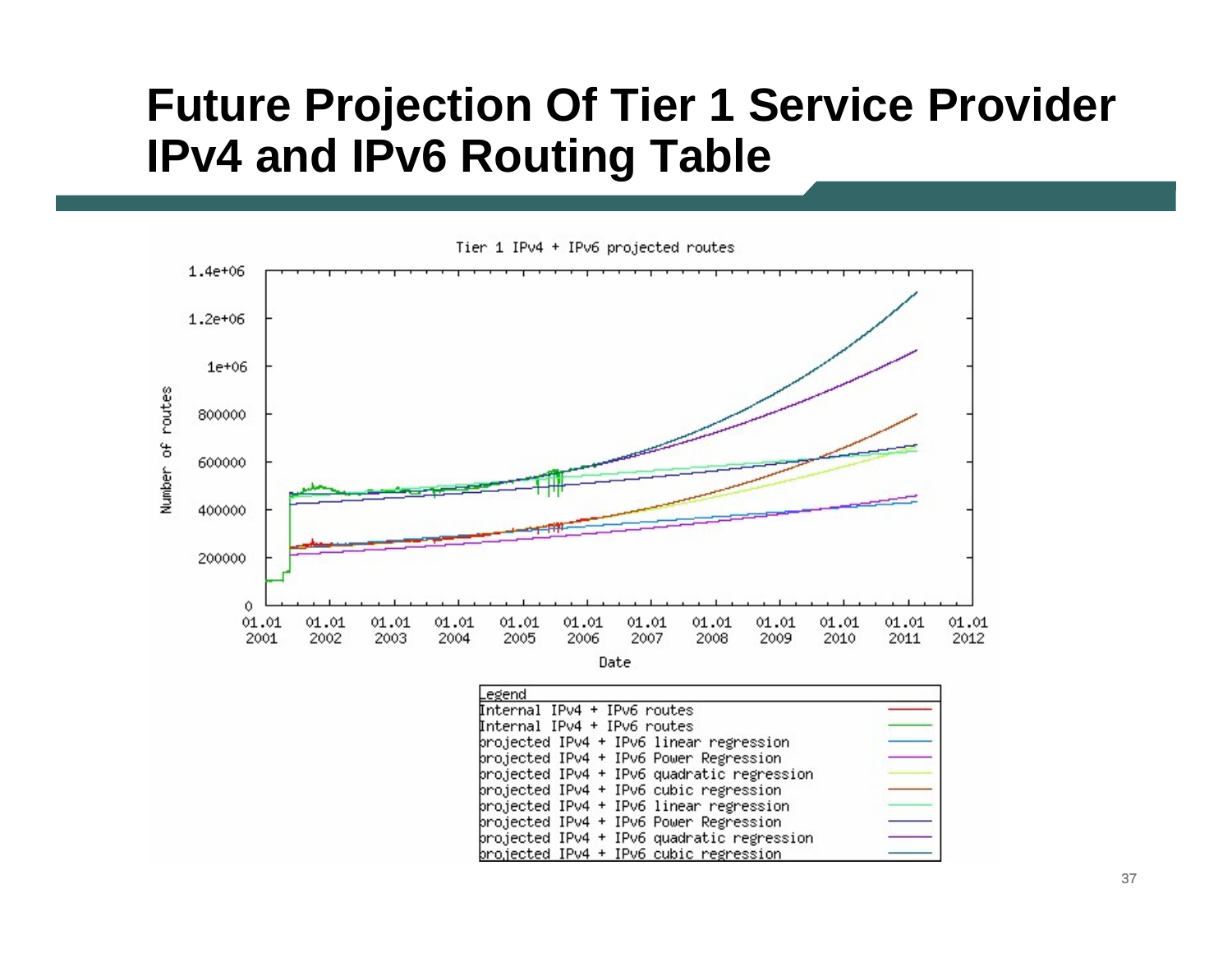# **Summary of scary numbers**

| <b>Route type</b>                      | 2006.03 | 5 years   | 7 years   | 10 Years  | 14 years  |
|----------------------------------------|---------|-----------|-----------|-----------|-----------|
| <b>IPv4 Internet routes</b>            | 180,219 | 285,064   | 338,567   | 427,300   | 492,269   |
| <b>IPv4 CIDR Aggregates</b>            | 119,114 |           |           |           |           |
| IPv4 intentional de-aggregates         | 61,105  | 144,253   | 195,176   | 288,554   | 362,304   |
| <b>Active Ases</b>                     | 21,646  | 31,752    | 36,161    | 42,766    | 47,176    |
| <b>Projected ipv6 Internet routes</b>  | 82,751  | 179,481   | 237,195   | 341,852   | 423,871   |
| <b>Total IPv4/ipv6 Internet routes</b> | 262,970 | 464,545   | 575,762   | 769,152   | 916,140   |
|                                        |         |           |           |           |           |
| <b>Internal IPv4 low number</b>        | 48,845  | 88,853    | 117,296   | 173,422   | 219,916   |
| Internal IPv4 high number              | 150,109 | 273,061   | 360,471   | 532,955   | 675,840   |
|                                        |         |           |           |           |           |
| Projected internal ipv6 (low)          | 39,076  | 101,390   | 131,532   | 190,245   | 238,494   |
| Projected internal ipv6 (high)         | 120,087 | 311,588   | 404,221   | 584,655   | 732,933   |
|                                        |         |           |           |           |           |
| Total IPv4/ipv6 routes (low)           | 350,891 | 654,788   | 824,590   | 1,132,819 | 1,374,550 |
| Total IPv4/ipv6 routes (high)          | 533,166 | 1,049,194 | 1,340,453 | 1,886,762 | 2,324,913 |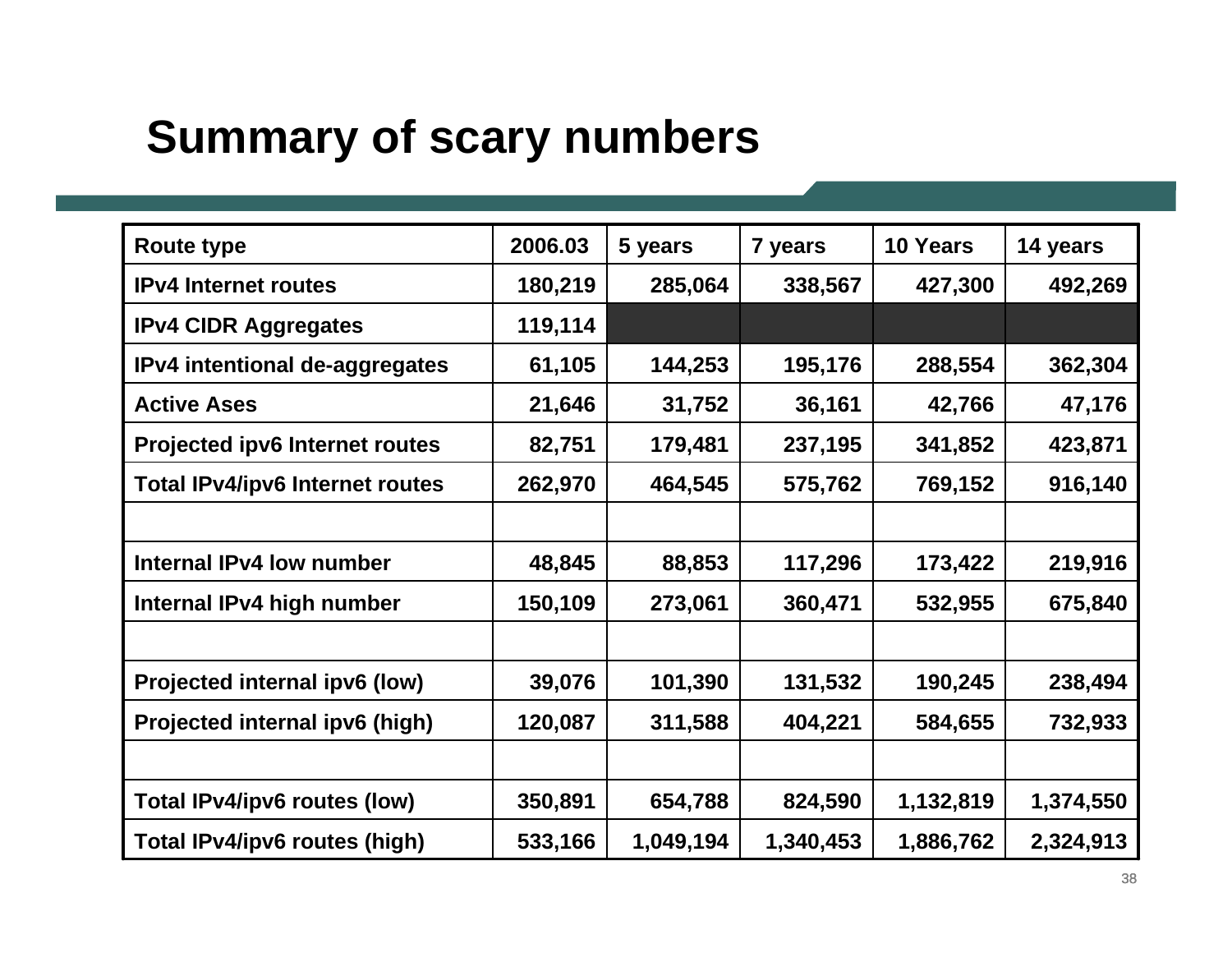#### **An upper bound? (Marshall Eubanks on PPML)**

- **Are these numbers ridiculous?**
- **How many multi-homed sites could there really be? Consider as an upper-bound the number of small-to-medium businesses worldwide**
- **1,237,198 U.S. companies with >= 10 employees**
	- •**(from [http://www.sba.gov/advo/research/us\\_03ss.pdf](http://www.sba.gov/advo/research/us_03ss.pdf) )**
- **U.S. is approximately 1/5 of global economy**
- • **Suggests up to 6 million businesses that might want to multihome someday… would be 6 million routes if multi-homing is done with "provider independent" address space**
- **Of course, this is just a WAG… and doesn't consider other factors that may or may not increase/decrease a demand for multi-homing (mobility? individuals' personal networks, …?)**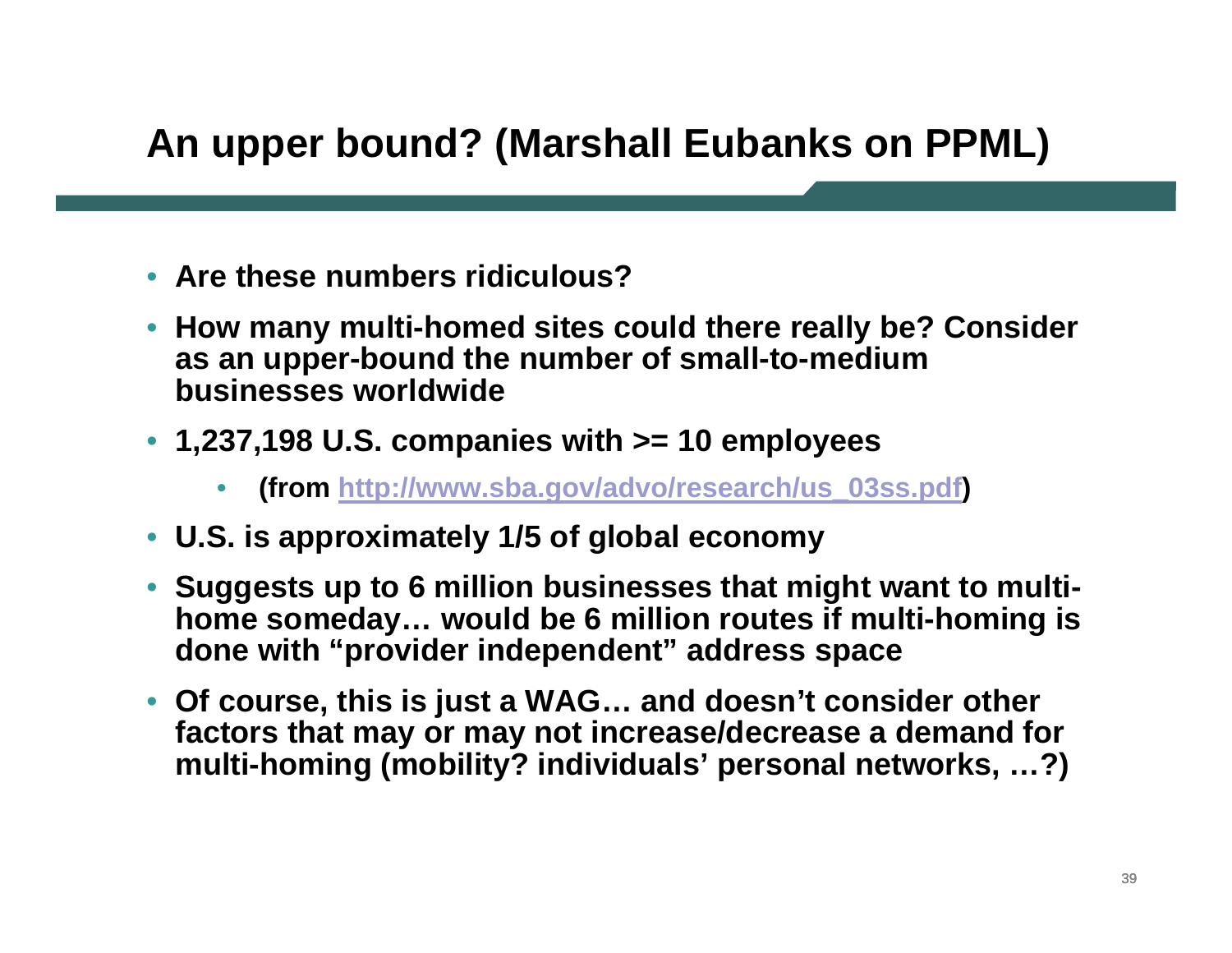# **Big Concerns**

**Current equipment purchases**

- •**Assuming wide spread IPv6 adoption by 2011**
- • **Assuming equipment purchased today should last in the network for 5 years**
- **All equipment purchased today should support 1M routes**

**Next generation equipment purchases**

- •**Assuming wide spread IPv6 adoption by 2016**
- • **Assuming equipment purchased in 2012 should last in the network for 5 years**
- **Vendors should be prepared to provide equipment that scales to 1.8M routes**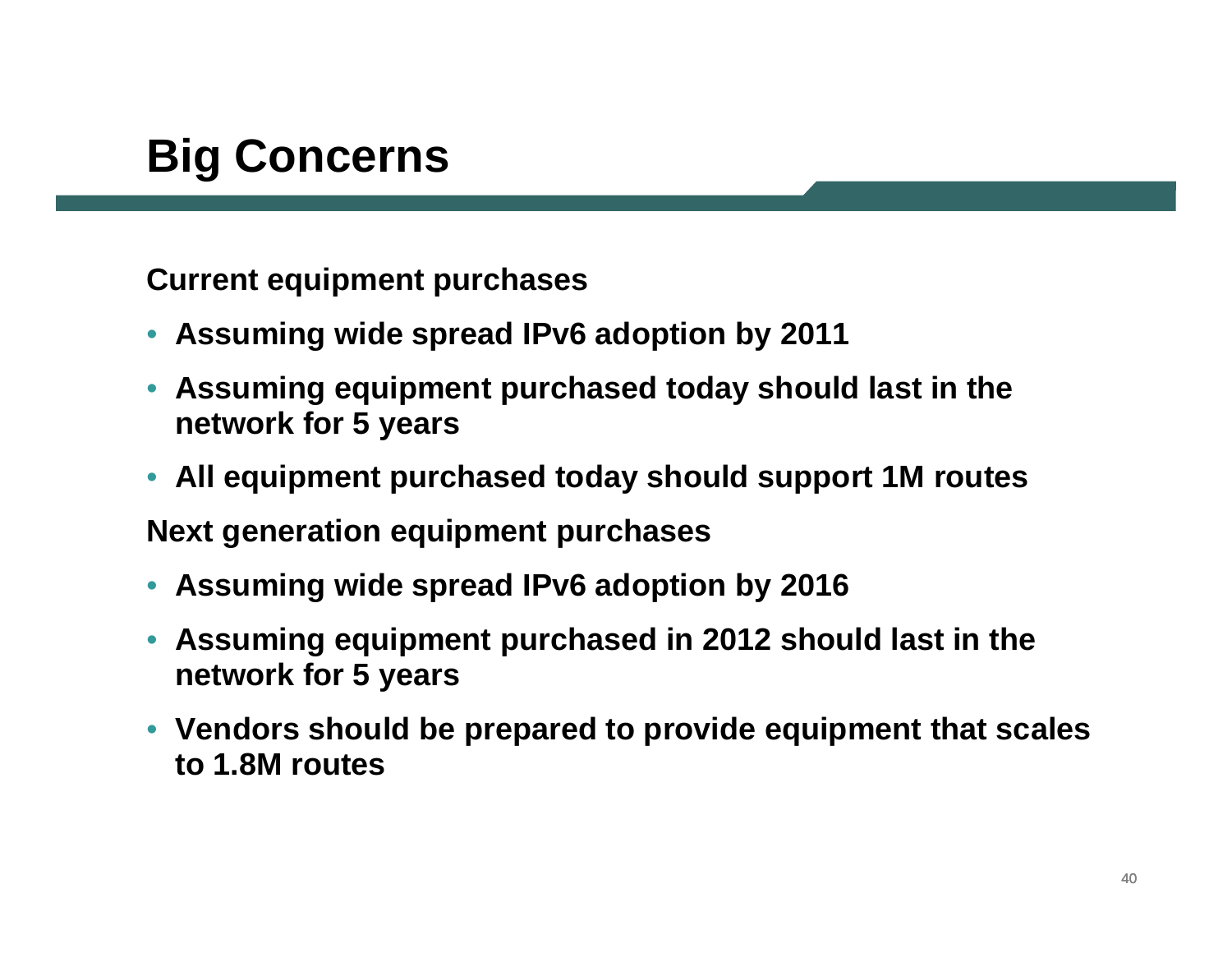## **Concerns and questions**

- **Can vendors plan to be at least five years ahead of the curve for the foreseeable future?**
- **How do operator certification and deployment plans lengthen the amount of time required to be ahead of the curve?**
- **Do we really want to embark on a routing table growth / hardware size escalation race for the foreseeable future? Will it be cost effective?**
- **Is it possible that routing table growth could be so rapid that operators will be required to start a new round of upgrades prior to finishing the current round? (remember the 1990s?)**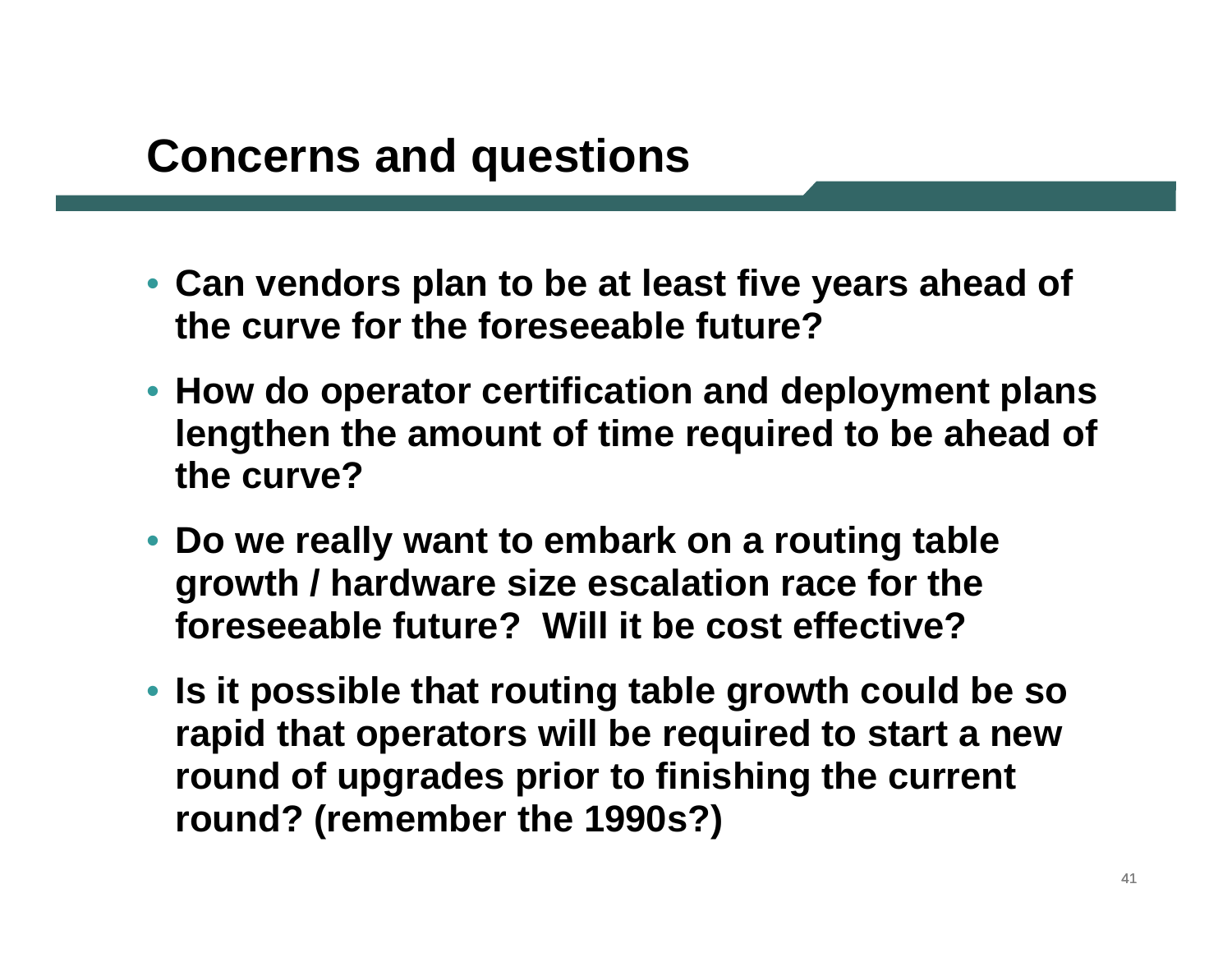# **What's next?**

- •**Is there a real problem here? Or just "chicken little"?**
- •**Should we socialize this anywhere else?**
- • **Is the Internet operations community interested in looking at this problem and working on a solution? Where could/should the work be done?**
	- • **IETF? Been there – IAB/IESG not very receptive**
		- •**but soon an IAB workshop (good news?)**
	- •**NANOG/RIPE/APRICOT?**
	- •**ITU? YFRV? Research community? Other suggestions?**
- •**Some discussion earlier this year at:**

**architecture-discuss@ietf.org**

**ppml@arin.net**

•**Sign up to help at: ipmh-interest@external.cisco.com**